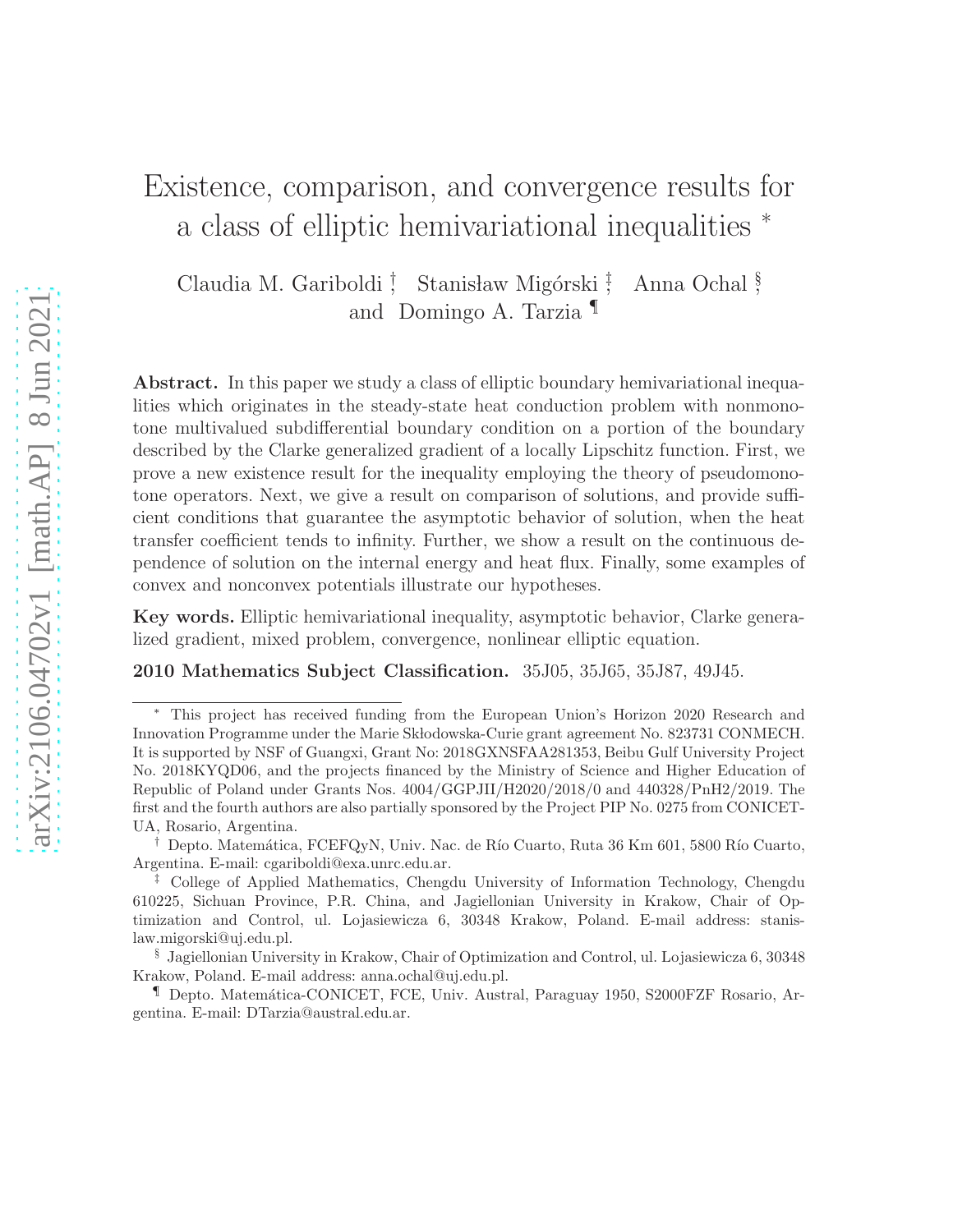### 1 Introduction

We consider a bounded domain  $\Omega$  in  $\mathbb{R}^d$  whose regular boundary  $\Gamma$  consists of the union of three disjoint portions  $\Gamma_i$ ,  $i = 1, 2, 3$  with  $|\Gamma_i| > 0$ , where  $|\Gamma_i|$  denotes the  $(d-1)$ -dimensional Hausdorff measure of the portion  $\Gamma_i$  on  $\Gamma$ . The outward normal vector on the boundary is denoted by  $n$ . We formulate the following two steady-state heat conduction problems with mixed boundary conditions:

<span id="page-1-0"></span>
$$
-\Delta u = g \text{ in } \Omega, \qquad u\big|_{\Gamma_1} = 0, \qquad -\frac{\partial u}{\partial n}\big|_{\Gamma_2} = q, \qquad u\big|_{\Gamma_3} = b,\tag{1}
$$

$$
-\Delta u = g \text{ in } \Omega, \qquad u\big|_{\Gamma_1} = 0, \qquad -\frac{\partial u}{\partial n}\big|_{\Gamma_2} = q, \qquad -\frac{\partial u}{\partial n}\big|_{\Gamma_3} = \alpha(u - b), \quad (2)
$$

where u is the temperature in  $\Omega$ , g is the internal energy in  $\Omega$ , b is the temperature on  $\Gamma_3$  for [\(1\)](#page-1-0) and the temperature of the external neighborhood of  $\Gamma_3$  for [\(2\)](#page-1-0), q is the heat flux on  $\Gamma_2$  and  $\alpha > 0$  is the heat transfer coefficient on  $\Gamma_3$ , which satisfy the hypothesis:  $g \in L^2(\Omega)$ ,  $q \in L^2(\Gamma_2)$  and  $b \in H^{\frac{1}{2}}(\Gamma_3)$ .

Throughout the paper we use the following notation

$$
V = H^{1}(\Omega), \quad V_{0} = \{v \in V \mid v = 0 \text{ on } \Gamma_{1}\},
$$
  
\n
$$
K = \{v \in V \mid v = 0 \text{ on } \Gamma_{1}, v = b \text{ on } \Gamma_{3}\}, \quad K_{0} = \{v \in V \mid v = 0 \text{ on } \Gamma_{1} \cup \Gamma_{3}\},
$$
  
\n
$$
a(u, v) = \int_{\Omega} \nabla u \nabla v \, dx, \quad a_{\alpha}(u, v) = a(u, v) + \alpha \int_{\Gamma_{3}} \gamma(u)\gamma(v) d\Gamma,
$$
  
\n
$$
L(v) = \int_{\Omega} gv \, dx - \int_{\Gamma_{2}} q\gamma(v) \, d\Gamma, \quad L_{\alpha}(v) = L(v) + \alpha \int_{\Gamma_{3}} b\gamma(v) \, d\Gamma,
$$

where  $\gamma: V \to L^2(\Gamma)$  denotes the trace operator on  $\Gamma$ . In what follows, we write u for the trace of a function  $u \in V$  on the boundary. In a standard way, we obtain the following variational formulations of [\(1\)](#page-1-0) and [\(2\)](#page-1-0), respectively:

<span id="page-1-1"></span>find  $u_{\infty} \in K$  such that  $a(u_{\infty}, v) = L(v)$  for all  $v \in K_0$ , (3)

find 
$$
u_{\alpha} \in V_0
$$
 such that  $a_{\alpha}(u_{\alpha}, v) = L_{\alpha}(v)$  for all  $v \in V_0$ . (4)

The standard norms on  $V$  and  $V_0$  are denoted by

$$
||v||_V = (||v||_{L^2(\Omega)}^2 + ||\nabla v||_{L^2(\Omega; \mathbb{R}^d)}^2)^{1/2} \text{ for } v \in V,
$$
  

$$
||v||_{V_0} = ||\nabla v||_{L^2(\Omega; \mathbb{R}^d)} \text{ for } v \in V_0.
$$

It is well known by the Poincaré inequality, see [\[5,](#page-19-0) Proposition 2.94], that on  $V_0$ the above two norms are equivalent. Note that the form  $a$  is bilinear, symmetric, continuous and coercive with constant  $m_a > 0$ , i.e.

<span id="page-1-2"></span>
$$
a(v, v) = ||v||_{V_0}^2 \ge m_a ||v||_V^2 \quad \text{for all} \quad v \in V_0. \tag{5}
$$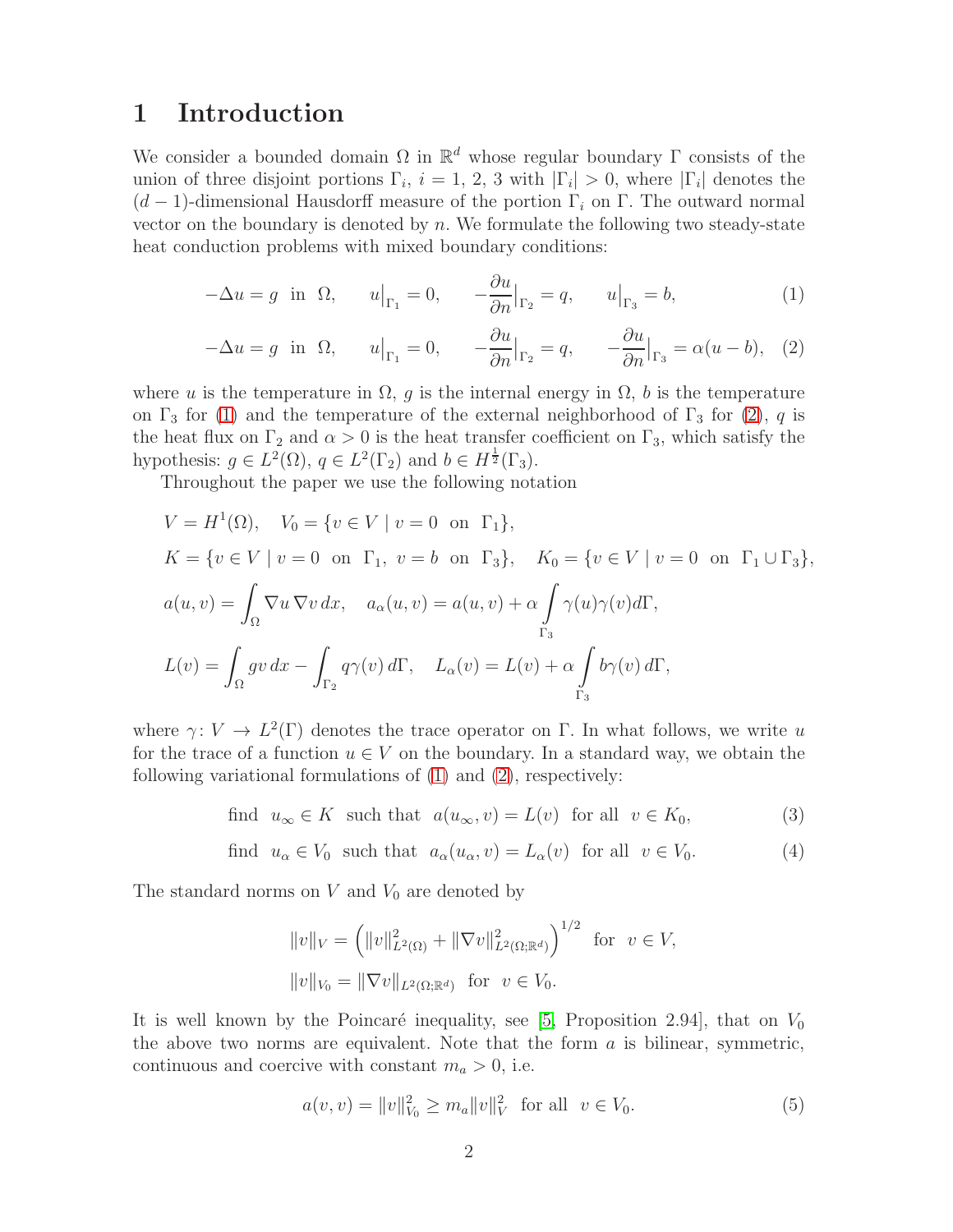It is well known that the regularity of solution to the mixed elliptic problems [\(1\)](#page-1-0) and [\(2\)](#page-1-0) is problematic in the neighborhood of a part of the boundary, see for example the monograph [\[12\]](#page-20-0). A regularity results for elliptic problems with mixed boundary conditions can be found in  $[1, 2, 14]$  $[1, 2, 14]$  $[1, 2, 14]$ . Moreover, sufficient hypothesis on the data in order to have  $H^2$  regularity for elliptic variational inequalities is given in [\[23\]](#page-20-2). We remark that, under additional hypotheses on the data  $g, q$  and  $b$ , problems [\(1\)](#page-1-0) and [\(2\)](#page-1-0) can be considered as steady-state two phase Stefan problems, see, for example, [\[10,](#page-20-3) [26,](#page-21-0) [28,](#page-21-1) [30\]](#page-21-2).

The problems [\(3\)](#page-1-1) and [\(4\)](#page-1-1) have been extensively studied in several papers such as [\[10,](#page-20-3) [26,](#page-21-0) [27,](#page-21-3) [28,](#page-21-1) [29\]](#page-21-4). Some properties of monotonicity and convergence, when the parameter  $\alpha$  goes to infinity, obtained in the aforementioned works, are recalled in the following result.

<span id="page-2-0"></span>THEOREM 1. If the data satisfy  $b = const. > 0$ ,  $g \in L^2(\Omega)$  and  $q \in L^2(\Gamma_2)$  with the properties  $q \geq 0$  on  $\Gamma_2$  and  $g \leq 0$  in  $\Omega$ , then

- (i)  $u_{\infty} \leq b$  in  $\Omega$ ,
- (ii)  $u_{\alpha} \leq b$  in  $\Omega$ ,
- (iii)  $u_{\alpha} \leq u_{\infty}$  in  $\Omega$ ,
- (iv) if  $\alpha_1 \leq \alpha_2$ , then  $u_{\alpha_1} \leq u_{\alpha_2}$  in  $\Omega$ ,
- (v)  $u_{\alpha} \to u_{\infty}$  in V, as  $\alpha \to \infty$ .

The main goal of this paper is to study a generalization of problem [\(2\)](#page-1-0) for which we provide sufficient conditions that guarantee the comparison properties and asymptotic behavior, as  $\alpha \to \infty$ , stated in Theorem [1.](#page-2-0) Moreover, for a more general problem, we also show a result on the continuous dependence of solution on the data  $q$  and  $q$ .

The mixed nonlinear boundary value problem for the elliptic equation under consideration reads as follows.

<span id="page-2-1"></span>
$$
-\Delta u = g \text{ in } \Omega, \quad u|_{\Gamma_1} = 0, \quad -\frac{\partial u}{\partial n}|_{\Gamma_2} = q, \quad -\frac{\partial u}{\partial n}|_{\Gamma_3} \in \alpha \partial j(u). \tag{6}
$$

Here  $\alpha$  is a positive constant while the function  $j: \Gamma_3 \times \mathbb{R} \to \mathbb{R}$ , called a superpotential (nonconvex potential), is such that  $j(x, \cdot)$  locally Lipschitz for a.e.  $x \in \Gamma_3$  and not necessary differentiable. Since in general  $j(x, \cdot)$  is nonconvex, so the multivalued condition on  $\Gamma_3$  in problem [\(6\)](#page-2-1) is described by a nonmonotone relation expressed by the generalized gradient of Clarke. Such multivalued relation in problem [\(6\)](#page-2-1) is met in certain types of steady-state heat conduction problems (the behavior of a semipermeable membrane of finite thickness, a temperature control problems, etc.). Further, problem [\(6\)](#page-2-1) can be considered as a prototype of several boundary semipermeability models, see [\[15,](#page-20-4) [19,](#page-20-5) [20,](#page-20-6) [32\]](#page-21-5), which are motivated by problems arising in hydraulics, fluid flow problems through porous media, and electrostatics, where the solution represents the pressure and the electric potentials. Note that the analogous problems with maximal monotone multivalued boundary relations (that is the case when  $j(x, \cdot)$  is a convex function) were considered in [\[3,](#page-19-3) [9\]](#page-19-4), see also references therein.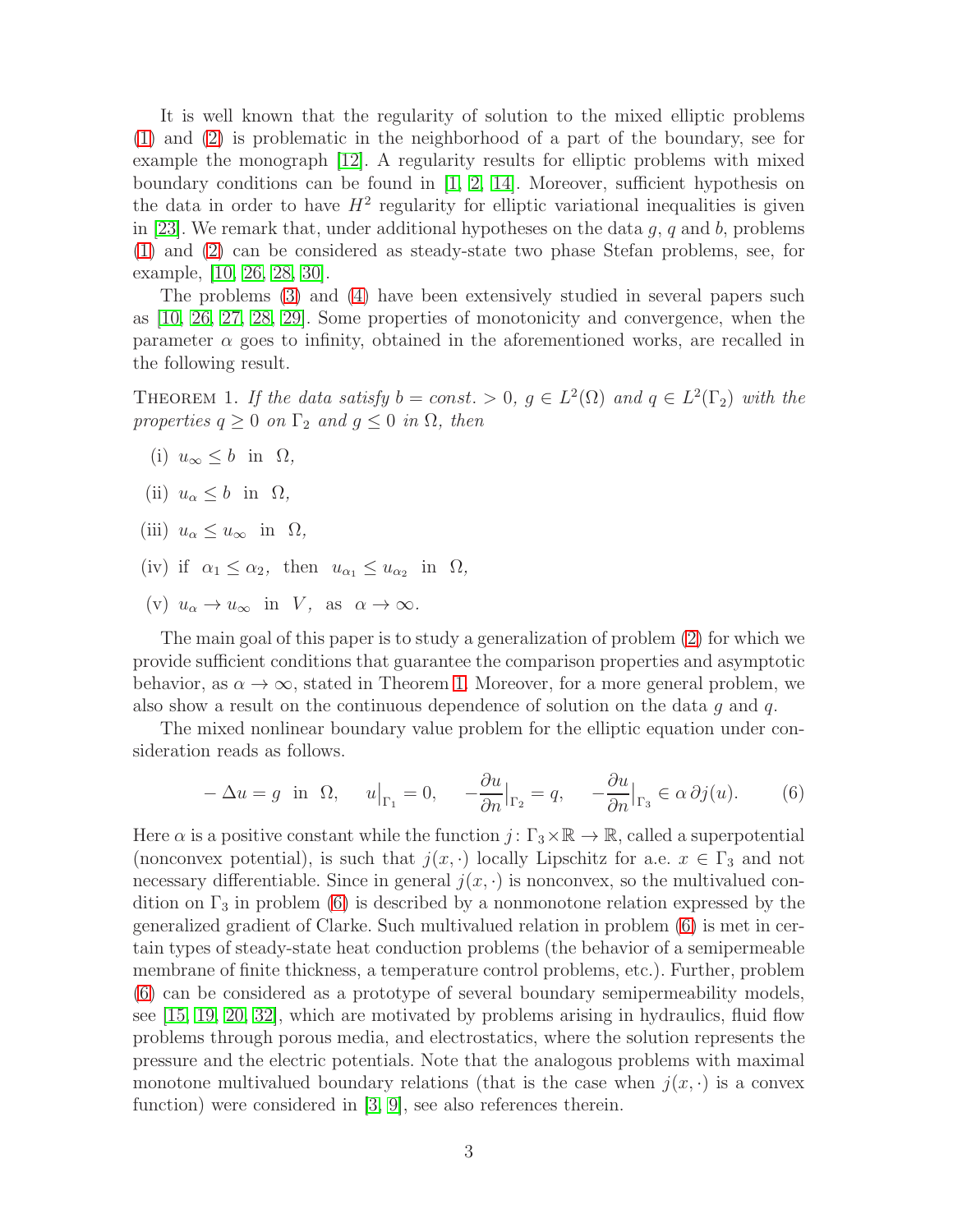Under the above notation, the weak formulation of the elliptic problem [\(6\)](#page-2-1) becomes the following boundary hemivariational inequality:

<span id="page-3-0"></span>find 
$$
u \in V_0
$$
 such that  $a(u, v) + \alpha \int_{\Gamma_3} j^0(u; v) d\Gamma \ge L(v)$  for all  $v \in V_0$ . (7)

Here and in what follows we often omit the variable x and we simply write  $i(r)$  instead of  $j(x, r)$ . Observe that if  $j(x, \cdot)$  is a convex function for a.e.  $x \in \Gamma_3$ , then the problem [\(7\)](#page-3-0) reduces to the variational inequality of second kind:

<span id="page-3-1"></span>find 
$$
u \in V_0
$$
 such that  $a(u, v-u)+\alpha \int_{\Gamma_3} (j(v)-j(u)) d\Gamma \ge L(v-u)$  for all  $v \in V_0$ . (8)

Note that when  $j(r) = \frac{1}{2}(r - b)^2$ , problem [\(8\)](#page-3-1) reduces to a variational inequality corresponding to problem [\(2\)](#page-1-0). Several other examples of convex potentials can be found in various diffusion problems. For instance, the following convex functions:

$$
j(r) = |r|, \quad j(r) = \begin{cases} \beta(r-c)^5 & \text{if } r \ge c, \\ 0 & \text{if } r < c, \end{cases} \quad \text{and} \quad j(r) = \begin{cases} \beta r^{9/4} & \text{if } r \ge 0, \\ 0 & \text{if } r < 0, \end{cases}
$$

with suitable constants  $\beta > 0$  and  $c \in \mathbb{R}$ , appear in models which describe a free boundary problem with Tresca condition, see [\[4\]](#page-19-5), the Stefan-Boltzman heat radiation law, and the natural convection, respectively, see [\[3,](#page-19-3) [13\]](#page-20-7), and the references therein for further applications and extensions. On the other hand, the stationary heat conduction models with nonmonotone multivalued subdifferential interior and boundary semipermeability relations can not be described by convex potentials. They use locally Lipschitz potentials and their weak formulations lead to hemivariational inequalities, see [\[19,](#page-20-5) Chapter 5.5.3] and [\[20\]](#page-20-6).

We mention that theory of hemivariational and variational inequalities has been proposed in the 1980s by Panagiotopoulos, see [\[19,](#page-20-5) [21,](#page-20-8) [22\]](#page-20-9), as variational formulations of important classes of inequality problems in mechanics. In the last few years, new kinds of variational, hemivariational, and variational-hemivariational inequalities have been investigated, see recent monographs [\[5,](#page-19-0) [18,](#page-20-10) [25\]](#page-21-6), and the theory has emerged today as a new and interesting branch of applied mathematics.

The rest of the paper is structured as follows. In Section [2](#page-4-0) we provide a new existence result for problem [\(7\)](#page-3-0). In Section [3](#page-8-0) we establish two comparison properties for solutions to problem [\(7\)](#page-3-0). The convergence result of solution of problem [\(7\)](#page-3-0) to the solution of problem [\(3\)](#page-1-1), when the parameter  $\alpha$  goes to infinity, is provided in Section [4.](#page-10-0) In Section [5](#page-13-0) we study the continuous dependence of solution to problem  $(7)$  on the internal energy g and the heat flux q. The proofs are based on arguments of compactness, lower semicontinuity, monotonicity, various estimates, the theory of elliptic hemivariational inequalities and nonsmooth analysis [\[6,](#page-19-6) [7,](#page-19-7) [8,](#page-19-8) [9,](#page-19-4) [11,](#page-20-11) [18,](#page-20-10) [22,](#page-20-9) [24,](#page-20-12) [25,](#page-21-6) [31\]](#page-21-7). Finally, in Section [6](#page-16-0) we deliver several examples of convex and nonconvex potentials which satisfy the hypotheses on function  $j$  required in this paper.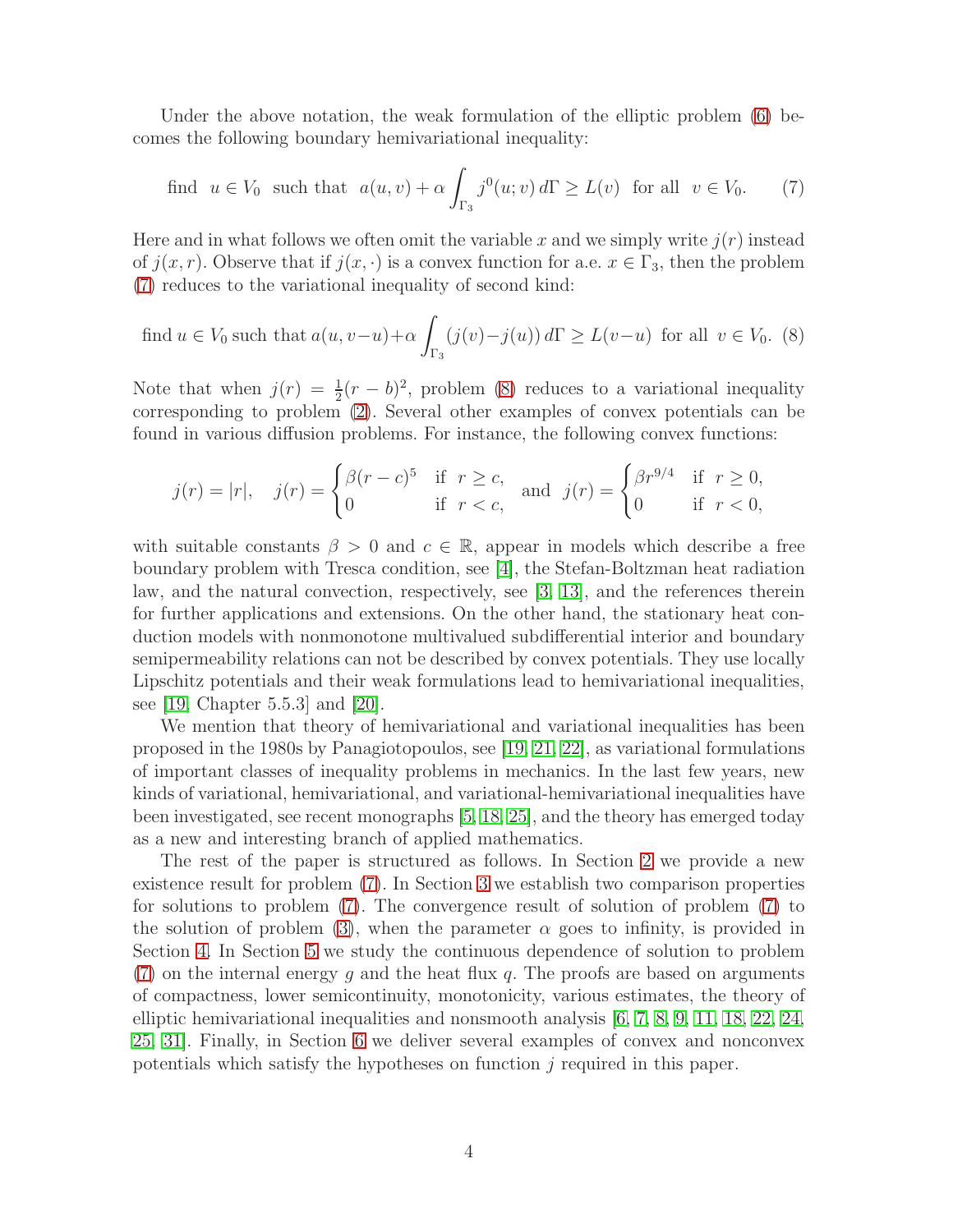### <span id="page-4-0"></span>2 Preliminaries

In this section first recall standard notation and preliminary concepts, and then provide a new result on existence of solution to the elliptic hemivariational inequality [\(7\)](#page-3-0).

Let  $(X, \|\cdot\|_X)$  be a reflexive Banach space,  $X^*$  be its dual, and  $\langle \cdot, \cdot \rangle$  denote the duality between  $X^*$  and X. For a real valued function defined on X, we have the following definitions [\[6,](#page-19-6) Section 2.1] and [\[7,](#page-19-7) [18\]](#page-20-10).

DEFINITION 2. A function  $\varphi: X \to \mathbb{R}$  is said to be locally Lipschitz, if for every  $x \in X$  there exist  $U_x$  a neighborhood of x and a constant  $L_x > 0$  such that

$$
|\varphi(y) - \varphi(z)| \le L_x \|y - z\|_X \quad \text{for all} \quad y, z \in U_x.
$$

For such a function the generalized (Clarke) directional derivative of j at the point  $x \in X$  in the direction  $v \in X$  is defined by

$$
\varphi^{0}(x; v) = \limsup_{y \to x, \, \lambda \to 0^{+}} \frac{\varphi(y + \lambda v) - \varphi(y)}{\lambda}.
$$

The generalized gradient (subdifferential) of  $\varphi$  at x is a subset of the dual space  $X^*$ given by

$$
\partial \varphi(x) = \{ \zeta \in X^* \mid \varphi^0(x; v) \ge \langle \zeta, v \rangle \text{ for all } v \in X \}.
$$

We shall use the following properties of the generalized directional derivative and the generalized gradient, see [\[18,](#page-20-10) Proposition 3.23].

<span id="page-4-1"></span>PROPOSITION 3. Assume that  $\varphi: X \to \mathbb{R}$  is a locally Lipschitz function. Then the following hold:

(i) for every  $x \in X$ , the function  $X \ni v \mapsto \varphi^0(x; v) \in \mathbb{R}$  is positively homogeneous, and subadditive, i.e.,

$$
\varphi^0(x; \lambda v) = \lambda \varphi^0(x; v) \text{ for all } \lambda \ge 0, v \in X,
$$
  

$$
\varphi^0(x; v_1 + v_2) \le \varphi^0(x; v_1) + \varphi^0(x; v_2) \text{ for all } v_1, v_2 \in X,
$$

respectively.

- (ii) for every  $x \in X$ , we have  $\varphi^0(x; v) = \max\{\langle \zeta, v \rangle | \zeta \in \partial \varphi(x)\}.$
- (iii) the function  $X \times X \ni (x, v) \mapsto \varphi^0(x; v) \in \mathbb{R}$  is upper semicontinuous.
- (iv) for every  $x \in X$ , the gradient  $\partial \varphi(x)$  is a nonempty, convex, and weakly compact  $subset$  of  $X^*$ .
- (v) the graph of the generalized gradient  $\partial \varphi$  is closed in  $X \times (weak-X^*)$ -topology.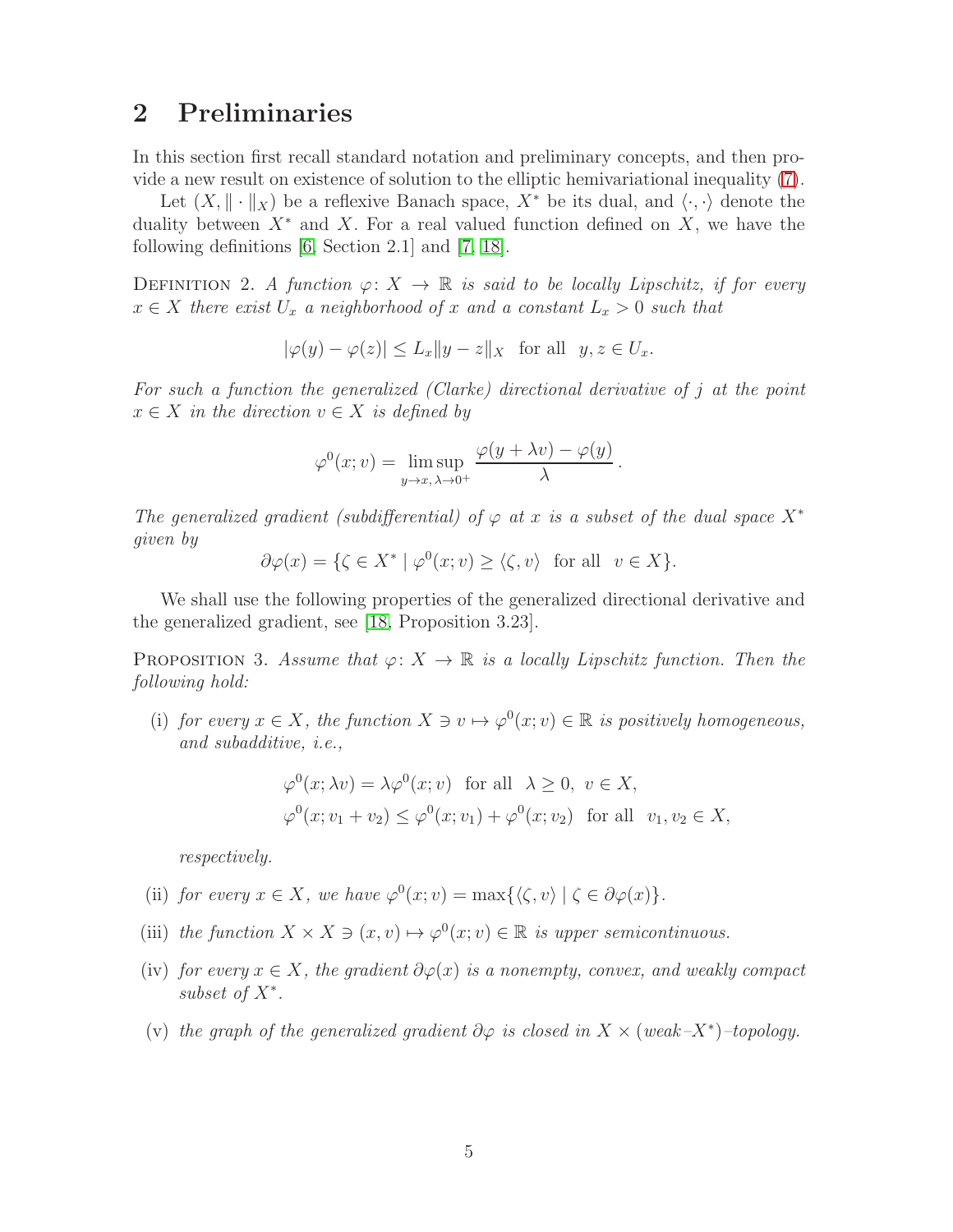Now, we pass to a result on existence of solution to the elliptic hemivariational inequality:

<span id="page-5-0"></span>find 
$$
u \in V_0
$$
 such that  $a(u, v) + \alpha \int_{\Gamma_3} j^0(u; v) d\Gamma \ge f(v)$  for all  $v \in V_0$ . (9)

We admit the following standing hypothesis.

 $H(j)$ :  $j: \Gamma_3 \times \mathbb{R} \to \mathbb{R}$  is such that

(a)  $j(\cdot, r)$  is measurable for all  $r \in \mathbb{R}$ ,

- (b)  $j(x, \cdot)$  is locally Lipschitz for a.e.  $x \in \Gamma_3$ ,
- (c) there exist  $c_0, c_1 \geq 0$  such that  $|\partial j(x, r)| \leq c_0 + c_1|r|$  for all  $r \in \mathbb{R}$ , a.e.  $x \in \Gamma_3$ ,
- (d)  $j^0(x, r; b r) \leq 0$  for all  $r \in \mathbb{R}$ , a.e.  $x \in \Gamma_3$  with a constant  $b \in \mathbb{R}$ .

Note that the existence results for elliptic hemivariational inequalities can be found in several contributions, see [\[5,](#page-19-0) [16,](#page-20-13) [17,](#page-20-14) [18,](#page-20-10) [19\]](#page-20-5). In comparison to other works, the new hypothesis is  $H(j)(d)$ . Under this condition we will show both existence of solution to problem [\(9\)](#page-5-0) and a convergence result when  $\alpha \to \infty$ . We underline that, if the hypothesis  $H(j)(d)$  is replaced by the relaxed monotonicity condition (see Remark [10](#page-16-1)) for details)

$$
j^{0}(x, r; s - r) + j^{0}(x, s; r - s) \leq m_{j} |r - s|^{2}
$$

for all  $r, s \in \mathbb{R}$ , a.e.  $x \in \Gamma_3$  with  $m_j \geq 0$ , and the following smallness condition

$$
m_a > \alpha \, m_j ||\gamma||^2
$$

is assumed, then problem [\(9\)](#page-5-0) is uniquely solvable, see [\[17,](#page-20-14) Lemma 20] for the proof. However, this smallness condition is not suitable in the study of problem [\(9\)](#page-5-0) since for a sufficiently large value of  $\alpha$ , it is not satisfied.

In the following result we apply a surjectivity result in [\[18,](#page-20-10) Proposition 3.61] and partially follow arguments of [\[17,](#page-20-14) Lemma 20]. For completeness we provide the proof.

<span id="page-5-1"></span>THEOREM 4. If  $H(j)$  holds,  $f \in V_0^*$  $\alpha_0^*$  and  $\alpha > 0$ , then the hemivariational inequality [\(9\)](#page-5-0) has a solution.

*Proof.* Let  $\langle \cdot, \cdot \rangle$  stand for the duality pairing between  $V_0^*$  and  $V_0$ . Let  $A: V_0 \to V_0^*$  be defined by

$$
\langle Au, v \rangle = a(u, v) \text{ for } u, v \in V_0.
$$

It is obvious that the operator A is linear, bounded and coercive, i.e.,  $\langle Av, v \rangle \ge ||v||_{V_0}^2$ for all  $v \in V_0$ . Moreover, let  $J: L^2(\Gamma_3) \to \mathbb{R}$  be given by

$$
J(w) = \int_{\Gamma_3} j(x, w(x)) d\Gamma \text{ for all } w \in L^2(\Gamma_3).
$$

From  $H(j)(a)-(c)$ , by [\[18,](#page-20-10) Corollary 4.15], we infer that the functional J enjoys the following properties: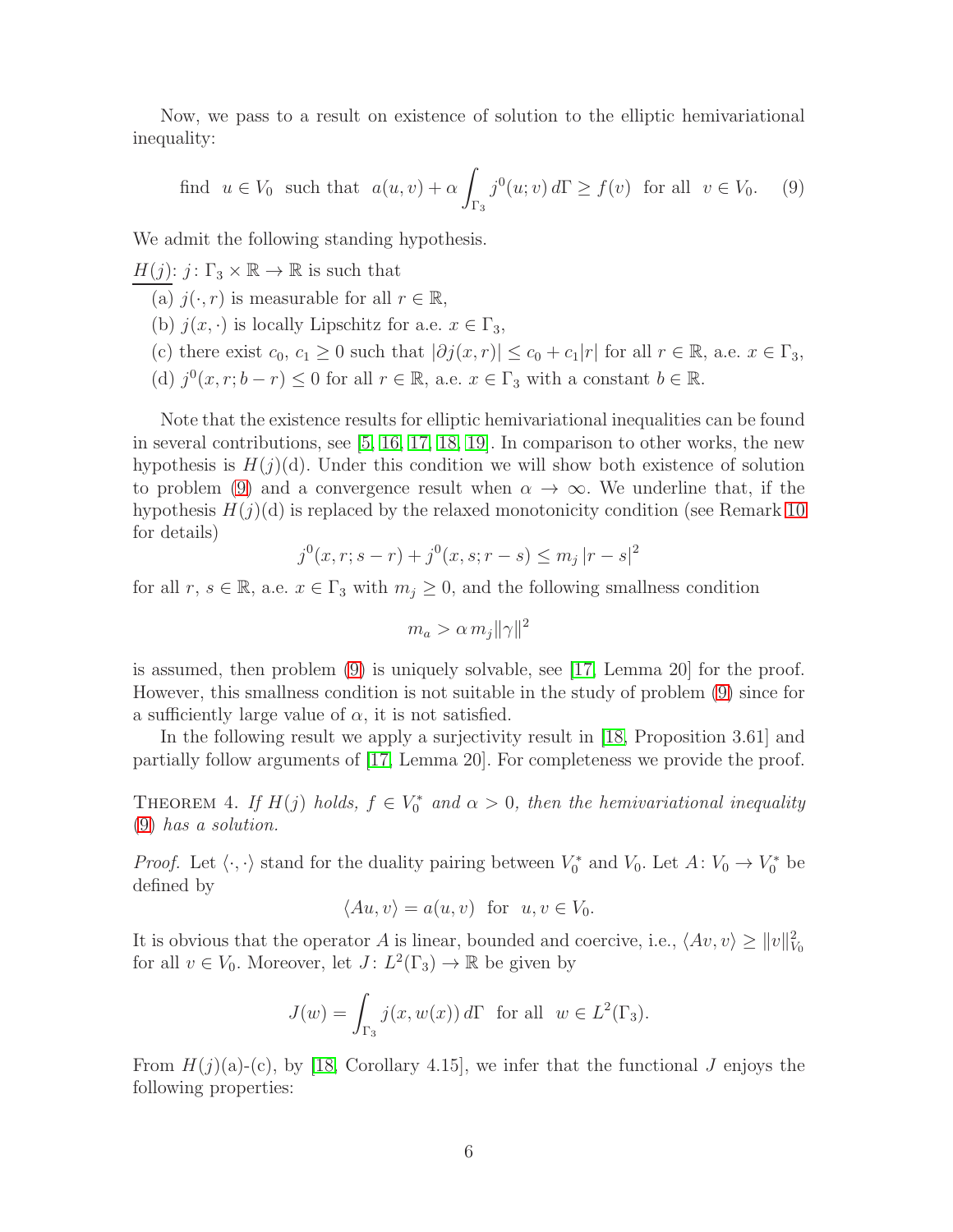(p1) J is well defined and Lipschitz continuous on bounded subsets of  $L^2(\Gamma_3)$ , hence also locally Lipschitz,

(p2) 
$$
J^0(w; z) \le \int_{\Gamma_3} j^0(x, w(x); z(x)) d\Gamma
$$
 for all  $w, z \in L^2(\Gamma_3)$ ,

(p3)  $\|\partial J(w)\|_{L^2(\Gamma_3)} \leq \overline{c}_0 + \overline{c}_1 \|w\|_{L^2(\Gamma_3)}$  for all  $w \in L^2(\Gamma_3)$  with  $\overline{c}_0, \overline{c}_1 \geq 0$ .

We introduce the operator  $B: V_0 \to 2^{V_0^*}$  defined by

$$
Bv = \alpha \gamma^* \partial J(\gamma v) \text{ for all } v \in V_0,
$$

where  $\gamma^*: L^2(\Gamma) \to V_0^*$  denotes the adjoint to the trace  $\gamma$ .

We show that B is pseudomonotone and bounded from  $V_0$  to  $2^{V_0^*}$ , see [\[18,](#page-20-10) Def-inition [3](#page-4-1).57]. By Proposition 3 (iv), it follows that the values of  $\partial J$  are nonempty, convex and weakly compact subsets of  $L^2(\Gamma_3)$ . Hence, the set Bv is nonempty, closed and convex in  $V_0^*$  $\zeta_0^*$  for all  $v \in V_0$ . The operator B is bounded which is a consequence of the following estimate

$$
||Bv||_{V_0^*} \le \alpha ||\gamma^*|| \, ||\partial J(\gamma v)||_{L^2(\Gamma_3)} \le \alpha ||\gamma^*|| \, (\overline{c}_0 + \overline{c}_1 ||\gamma|| ||v||_{V_0}) \text{ for all } v \in V_0,
$$

where  $\|\gamma\|$  denotes the norm of the trace operator. In order to establish pseudomono-tonicity of the operator B, we take into account [\[18,](#page-20-10) Proposition 3.58(ii)], and prove that  $B$  is generalized pseudomonotone.

Let  $v_n, v \in V_0, v_n \to v$  weakly in  $V_0, v_n^*$ \*,  $v^* \in V_0^*$  $v_0^*, v_n^* \to v^*$  weakly in  $V_0^*$  $v_n^*, v_n^* \in Bv_n$ and  $\limsup \langle v_n^* \rangle$  $\langle n, v_n - v \rangle \leq 0$ . We show that

$$
v^* \in Bv \quad \text{and} \quad \langle v_n^*, v_n \rangle \to \langle v^*, v \rangle.
$$

From condition  $v_n^* \in Bv_n$ , it follows  $v_n^* = \alpha \gamma^* \eta_n$  with  $\eta_n \in \partial J(\gamma v_n)$ . By the estimate (p3), it is clear that  $\{\eta_n\}$  remains in a bounded subset of  $L^2(\Gamma_3)$ . Thus, at least for a subsequence, denoted in the same way, we may suppose that  $\eta_n \to \eta$  weakly in  $L^2(\Gamma_3)$  with  $\eta \in L^2(\Gamma_3)$ . Using the compactness of the trace operator, we have  $\gamma v_n \to \gamma v$  in  $L^2(\Gamma_3)$  Now, we employ the strong-weak closedness of the graph of  $\partial J$ , see Proposition [3](#page-4-1)(v), to obtain  $\eta \in \partial J(\gamma v)$ . On the other hand, by  $v_n^* = \alpha \gamma^* \eta_n$ , it follows  $v^* = \alpha \gamma^* \eta$ . Hence, we get  $v^* \in \alpha \gamma^* \partial J(\gamma v) = Bv$ . Now, it is obvious that

$$
\langle v_n^*, v_n \rangle = \alpha \langle \eta_n, \gamma v_n \rangle_{L^2(\Gamma_3)} \longrightarrow \alpha \langle \eta, \gamma v \rangle_{L^2(\Gamma_3)} = \langle \alpha \gamma^* \eta, v \rangle = \langle v^*, v \rangle.
$$

This completes the proof that B is generalized pseudomonotone. Hence, the operator  $B$  is also pseudomonotone.

Subsequently, we note that  $A: V_0 \to V_0^*$  $V_0^*$  is pseudomonotone, see [\[18,](#page-20-10) Theorem 3.69], since it is linear, bounded and nonnegative. Therefore, A is pseudomonotone and bounded as a multivalued operator from  $V_0$  to  $2^{V_0^*}$ , see [\[18,](#page-20-10) Section 3.4]. Since the sum of multivalued pseudomonotone operators remains pseudomonotone, see [\[18,](#page-20-10) Proposition 3.59 (ii), we infer that  $A + B$  is bounded and pseudomonotone.

Next, we prove that the operator  $A + B$  is coercive. In view of the coercivity of A, it is enough to show that

<span id="page-6-0"></span>
$$
\langle Bv, v \rangle \ge -d_0 - d_1 \|v\|_{V_0} \quad \text{for all} \quad v \in V_0 \tag{10}
$$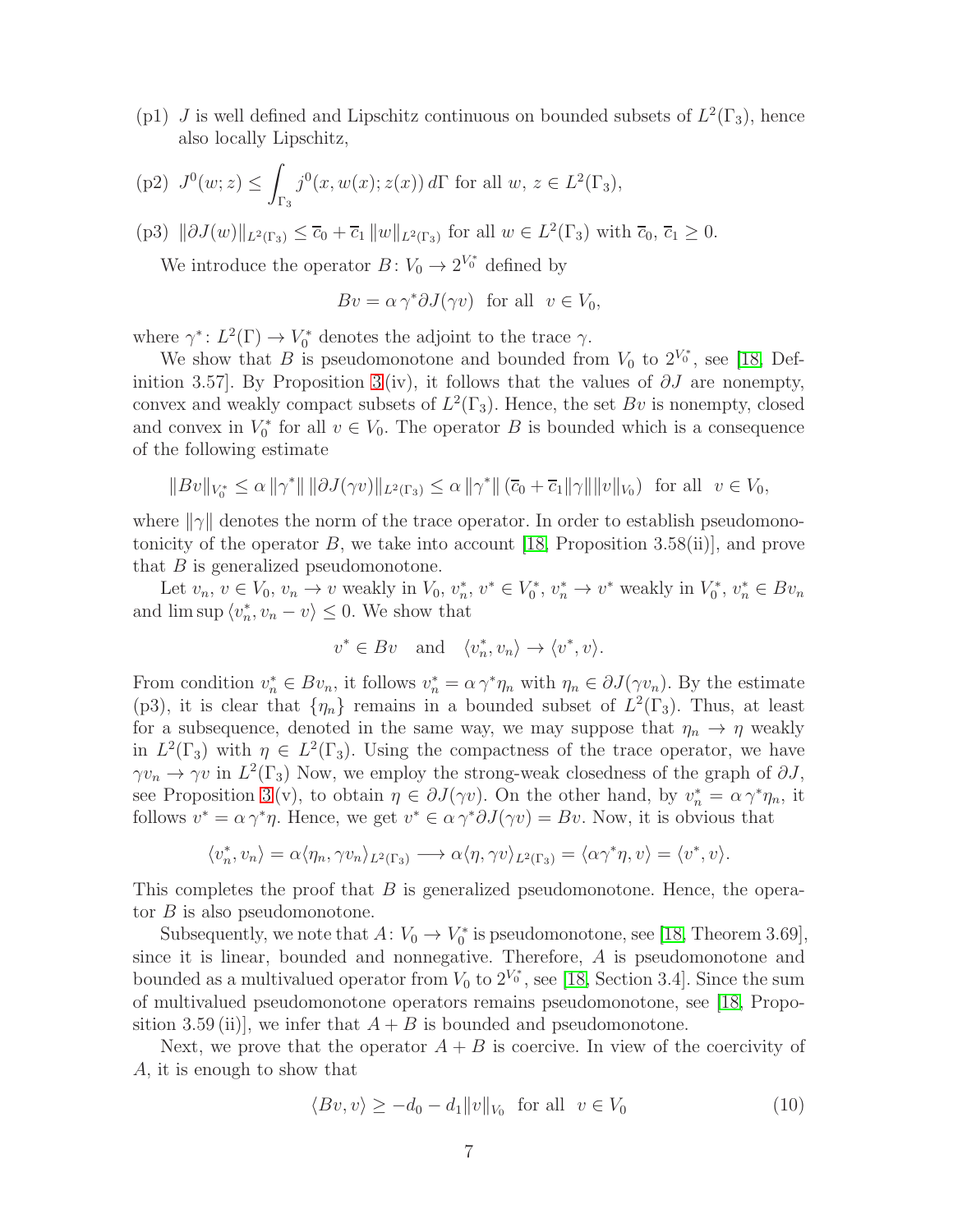with  $d_0, d_1 \geq 0$ . First, from hypothesis  $H(j)(d)$ , by Proposition [3](#page-4-1) (i)-(ii), we have

$$
j^{0}(x, r; -r) = j^{0}(x, r; b - r - b) \leq j^{0}(x, r; b - r) + j^{0}(x, r; -b)
$$
  

$$
\leq j^{0}(x, r; -b) \leq |\partial j(x, r)| \, |-b| \leq |b|(c_{0} + c_{1}|r|)
$$

for all  $r \in \mathbb{R}$ , a.e.  $x \in \Gamma_3$ . Next, let  $v \in V_0$ ,  $v^* \in Bv$ . Thus,  $v^* = \alpha \gamma^* \eta$  with  $\eta \in \partial J(\gamma v)$ . Hence, by the definition of the generalized gradient and the property (p2), we obtain

$$
\alpha \langle \eta, -\gamma v \rangle_{L^2(\Gamma_3)} \le \alpha J^0(\gamma v; -\gamma v) \le \alpha \int_{\Gamma_3} j^0(\gamma v; -\gamma v) d\Gamma
$$
  

$$
\le \alpha |b| \int_{\Gamma_3} (c_0 + c_1 |\gamma v(x)|) d\Gamma \le d_0 + d_1 ||v||_{V_0}
$$

with  $d_0, d_1 \geq 0$ . Using the latter and the equality

$$
\alpha \langle \eta, \gamma v \rangle_{L^2(\Gamma_3)} = \langle \alpha \gamma^* \eta, v \rangle = \langle v^*, v \rangle,
$$

we deduce

$$
\langle v^*, v \rangle \ge -d_0 - d_1 \|v\|_{V_0} \text{ for all } v \in V_0
$$

which proves  $(10)$ . In consequence, we have

$$
\langle (A+B)v, v \rangle \ge ||v||_{V_0}^2 - d_1 ||v||_{V_0} - d_0.
$$

We conclude that the multivalued operator  $A + B$  is bounded, pseudomonotone, and coercive, hence surjective, see [\[18,](#page-20-10) Proposition 3.61]. We infer that there exists  $u \in V_0$ such that  $(A + B)u \ni f$ .

In the final step of the proof, we observe that any solution  $u \in V_0$  to the inclusion  $(A + B)u \ni f$  is a solution to problem [\(9\)](#page-5-0). Indeed, we have

$$
Au + \alpha \gamma^* \eta = f \quad \text{with} \quad \eta \in \partial J(\gamma u)
$$

and hence

$$
\langle Au, v \rangle + \alpha \langle \eta, \gamma v \rangle_{L^2(\Gamma_3)} = \langle f, v \rangle
$$

for all  $v \in V_0$ . Combining the latter with the definition of the generalized gradient and the property (p2), we obtain

$$
\langle f, v \rangle = \langle Au, v \rangle + \alpha \langle \eta, \gamma v \rangle_{L^2(\Gamma_3)} \le \langle Au, v \rangle + \alpha J^0(\gamma u; \gamma v)
$$
  

$$
\le a(u, v) + \alpha \int_{\Gamma_3} j^0(\gamma u; \gamma v) d\Gamma
$$

for all  $v \in V_0$ . This means that  $u \in V_0$  solves problem [\(9\)](#page-5-0). This completes the  $\Box$ proof.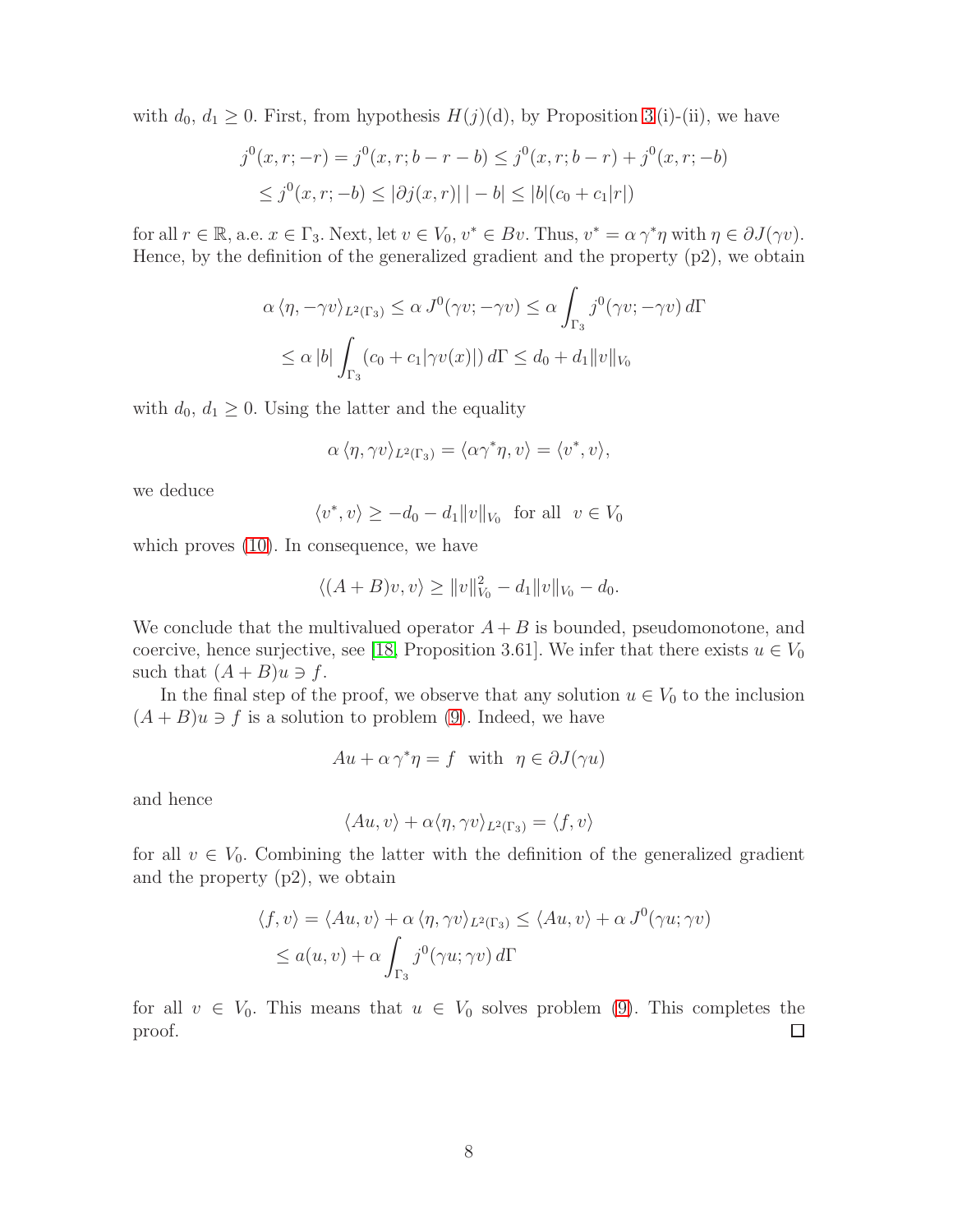### <span id="page-8-0"></span>3 Comparison results

In this section we study the following two problems under the standing hypothesis  $H(j)$  on the superpotential.

For every  $\alpha > 0$ , we consider the hemivariational inequality of the form

<span id="page-8-1"></span>find 
$$
u \in V_0
$$
 such that  $a(u, v) + \alpha \int_{\Gamma_3} j^0(u; v) d\Gamma \ge L(v)$  for all  $v \in V_0$  (11)

and the weak form of the elliptic equation

<span id="page-8-2"></span>find 
$$
u_{\infty} \in K
$$
 such that  $a(u_{\infty}, v) = L(v)$  for all  $v \in K_0$ . (12)

Recall that

$$
K = \{ v \in V \mid v = 0 \text{ on } \Gamma_1, v = b \text{ on } \Gamma_3 \}, \quad K_0 = \{ v \in V \mid v = 0 \text{ on } \Gamma_1 \cup \Gamma_3 \},
$$

It follows from Theorem [4](#page-5-1) that for each  $\alpha > 0$ , problem [\(11\)](#page-8-1) has a solution  $u_{\alpha} \in V_0$ while [\[5,](#page-19-0) Corollary 2.102] entails that problem [\(12\)](#page-8-2) has a unique solution  $u_{\infty} \in K$ . Moreover, it is easy to observe that problem [\(12\)](#page-8-2) can be equivalently formulated as follows

find  $u_{\infty} \in K$  such that  $a(u_{\infty}, v - u_{\infty}) = L(v - u_{\infty})$  for all  $v \in K$ . (13)

In what follows we need the hypothesis on the data.

$$
(H_0): g \in L^2(\Omega), g \le 0 \text{ in } \Omega, q \in L^2(\Gamma_2), q \ge 0 \text{ on } \Gamma_2.
$$

<span id="page-8-3"></span>THEOREM 5. If  $H(j)$ ,  $(H_0)$  hold and  $b \geq 0$ , then

- (a)  $u_{\alpha} < b$  in  $\Omega$ ,
- (b)  $u_{\alpha} \leq u_{\infty}$  in  $\Omega$ ,

where  $u_{\alpha} \in V_0$  is a solution to problem [\(11\)](#page-8-1) and  $u_{\infty} \in K$  is the unique solution to problem [\(12\)](#page-8-2).

*Proof.* (a) Let  $w = u_{\alpha} - b$ . We shall prove that  $w^+ = 0$ , where  $r^+ = \max\{0, r\}$ for  $r \in \mathbb{R}$ . Since  $w|_{\Gamma_1} = -b \leq 0$ , we have  $w^+|_{\Gamma_1} = 0$ . We choose  $v = -w^+ \in V_0$  in problem [\(11\)](#page-8-1) to get

$$
a(u_{\alpha}, -w^+) + \alpha \int_{\Gamma_3} j^0(u_{\alpha}; -w^+) d\Gamma \ge L(-w^+).
$$

By the linearity of the form  $a$ , we easily obtain

$$
a(u_{\alpha}, -w^{+}) = -a(w^{+}, w^{+}),
$$

while  $(H_0)$  implies  $L(w^+) \leq 0$ . Hence

$$
-a(w^+, w^+) + \alpha \int_{\Gamma_3} j^0(u_\alpha; -w^+) d\Gamma \ge L(-w^+) \ge 0,
$$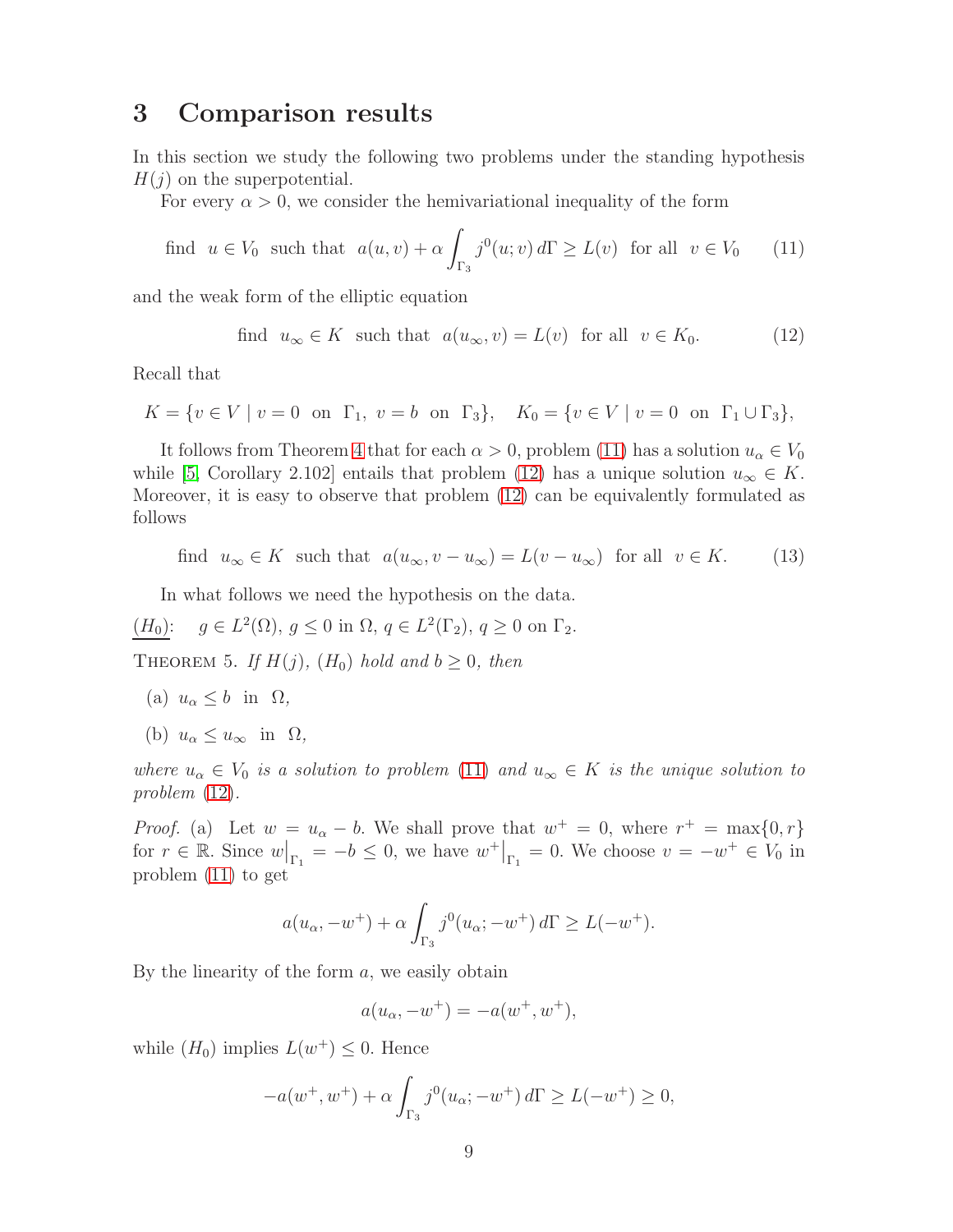and

$$
a(w^+, w^+) \le \alpha \int_{\Gamma_3} j^0(u_\alpha; -(u_\alpha - b)^+) d\Gamma.
$$

Subsequently,  $H(j)(d)$  entails

<span id="page-9-0"></span> $j^{0}(x, r; -(r - b)^{+}) \leq 0$  for all  $r \in \mathbb{R}$ , a.e.  $x \in \Gamma_{3}$ . (14)

Indeed, if  $r \leq b$ , then  $(r - b)^{+} = 0$  and  $j^{0}(x, r; -(r - b)^{+}) = j^{0}(x, r; 0) = 0 \leq 0$ . If  $r > b$ , we would have  $(r - b)^{+} = r - b$  and  $j^{0}(x, r; -(r - b)^{+}) = j^{0}(x, r; b - r) \leq 0$ . Using the coercivity condition [\(5\)](#page-1-2) of the form a and [\(14\)](#page-9-0), we deduce  $m_a||w^+||_V^2 \leq 0$ . Hence  $w^+ = 0$  in  $\Omega$ , and finally  $u_\alpha \leq b$  in  $\Omega$ .

(b) We denote  $w = u_{\alpha} - u_{\infty}$ . It is enough to show that  $w^+ = 0$  in  $\Omega$ . We observe that  $w|_{\Gamma_1} = 0$ . This allows to choose  $v = -w^+ \in V_0$  in problem [\(11\)](#page-8-1) to obtain

$$
a(u_{\alpha}-u_{\infty}, -w^{+}) + a(u_{\infty}, -w^{+}) + \alpha \int_{\Gamma_3} j^{0}(u_{\alpha}; -w^{+}) d\Gamma \ge L(-w^{+}).
$$

Exploiting the relation  $a(u_{\alpha}-u_{\infty},-w^+)=-a(w^+,w^+)$ , we have

<span id="page-9-1"></span>
$$
- a(w^+, w^+) + a(u_{\infty}, -w^+) + \alpha \int_{\Gamma_3} j^0(u_{\alpha}; -w^+) d\Gamma \ge L(-w^+). \tag{15}
$$

Next, part (a) of the proof shows that

$$
w\big|_{\Gamma_3} = (u_\alpha - b)\big|_{\Gamma_3} \le 0
$$

and  $w^+|_{\Gamma_3} = 0$ , and consequently  $w^+ \in K_0$ . Since  $u_{\infty} \in K$  solves [\(12\)](#page-8-2), taking  $v = w^+ \in K_0$  in equality [\(12\)](#page-8-2), and using the result in [\(15\)](#page-9-1), it follows that

$$
a(w^+, w^+) \le \alpha \int_{\Gamma_3} j^0(u_\alpha; -w^+) d\Gamma.
$$

Since  $u_{\infty} = b$  on  $\Gamma_3$ , by [\(14\)](#page-9-0), we get

$$
j^{0}(x, u_{\alpha}; -(u_{\alpha} - u_{\infty})^{+}) = j^{0}(x, u_{\alpha}; -(u_{\alpha} - b)^{+}) \leq 0
$$
 a.e. on  $\Gamma_{3}$ .

Again, by the coercivity of the form a, we have  $m_a||w^+||_V^2 \leq 0$ . Therefore,  $w^+ = 0$  in  $Ω$ , and finally  $u<sub>α</sub> ≤ u<sub>∞</sub>$  in  $Ω$ . This completes the proof.  $\Box$ 

Note that properties (a) and (b) of Theorem [5](#page-8-3) obtained for the hemivariational inequality [\(11\)](#page-8-1) have been provided for linear elliptic problem [\(3\)](#page-1-1) in properties (ii) and (iii) of Theorem [1.](#page-2-0)

In what follows, we comment on the monotonicity property analogous to condition (iv) stated for problem [\(3\)](#page-1-1) in Theorem [1.](#page-2-0)

<span id="page-9-3"></span>PROPOSITION 6. Assume that  $H(j)$  and  $(H_0)$  hold, and

<span id="page-9-2"></span>
$$
j^{0}(x, r; -(r - s)^{+}) + cj^{0}(x, s; (r - s)^{+}) \le 0
$$
\n(16)

for all  $c \geq 1$ , all  $r, s \in \mathbb{R}$ , a.e.  $x \in \Gamma_3$ . Let  $u_{\alpha_i} \in V_0$  denote the unique solution to the inequality [\(11\)](#page-8-1) corresponding to  $\alpha_i > 0$ ,  $i = 1, 2$ . Then the following monotonicity property holds:

$$
\alpha_1 \le \alpha_2 \quad \Longrightarrow \quad u_{\alpha_1} \le u_{\alpha_2} \quad \text{in} \quad \Omega.
$$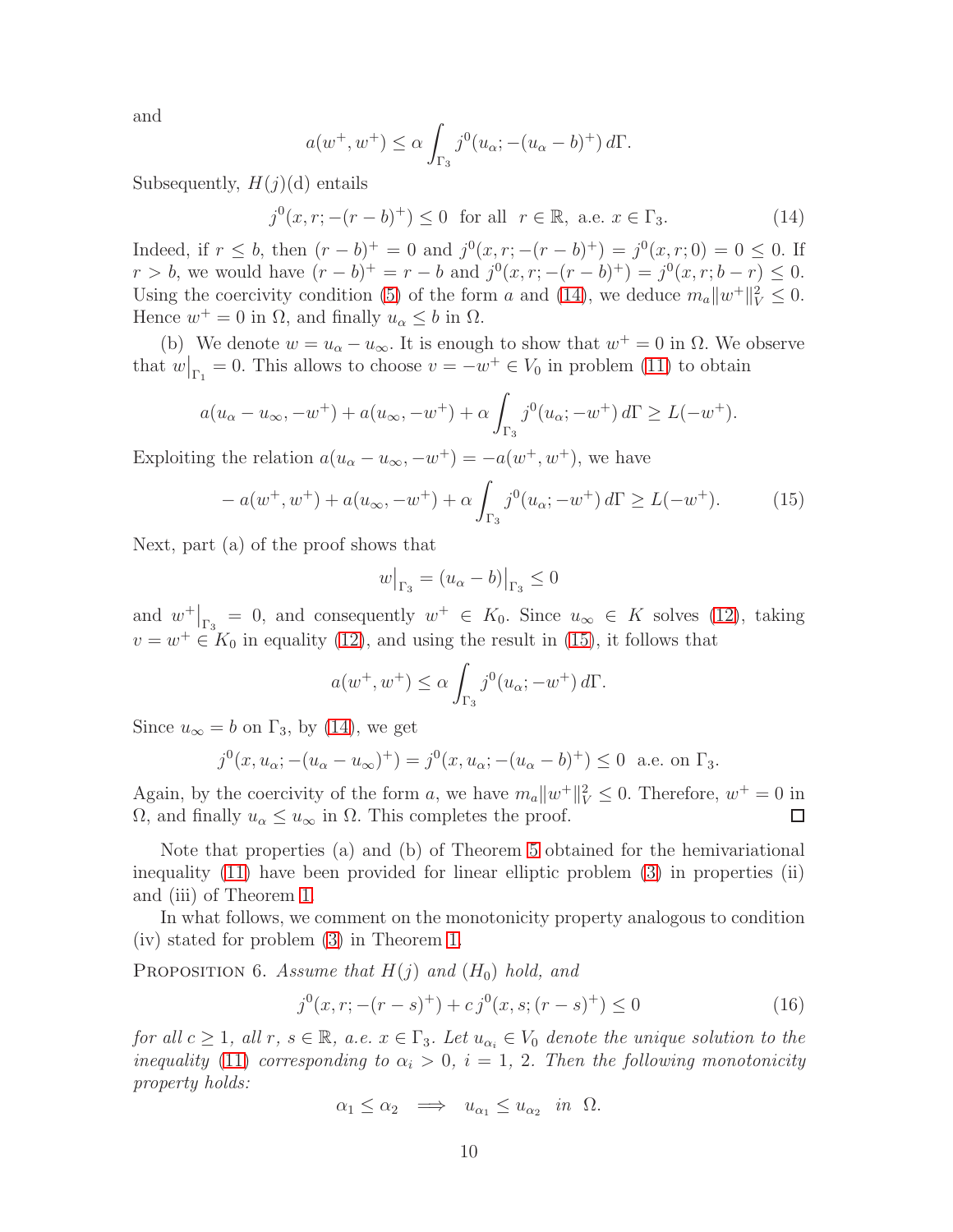*Proof.* Let  $0 < \alpha_1 \leq \alpha_2$  and  $w = u_{\alpha_1} - u_{\alpha_2}$  in  $\Omega$ . It is sufficient to prove that  $w^+ = 0$ in  $\Omega$ . Since  $w|_{\Gamma_1} = 0$ , we have  $w^+ \in V_0$ . We choose  $v = -w^+ \in V_0$  in problem [\(11\)](#page-8-1) for  $\alpha_1$ , and  $v = w^{\dagger} \in V_0$  in problem [\(11\)](#page-8-1) for  $\alpha_2$  to get

$$
a(u_{\alpha_1}, -w^+) + \alpha_1 \int_{\Gamma_3} j^0(u_{\alpha_1}; -w^+) d\Gamma \ge L(-w^+),
$$
  

$$
a(u_{\alpha_2}, w^+) + \alpha_2 \int_{\Gamma_3} j^0(u_{\alpha_2}; w^+) d\Gamma \ge L(w^+).
$$

By adding the last two inequalities, we have

$$
-a(w, w^{+}) + \alpha_1 \int_{\Gamma_3} j^0(u_{\alpha_1}; -w^{+}) d\Gamma + \alpha_2 \int_{\Gamma_3} j^0(u_{\alpha_2}; w^{+}) d\Gamma \ge 0
$$

which implies

$$
a(w^+, w^+) \leq \int_{\Gamma_3} \left( \alpha_1 j^0(u_{\alpha_1}; -w^+) + \alpha_2 j^0(u_{\alpha_2}; w^+) \right) d\Gamma
$$
  
=  $\alpha_1 \int_{\Gamma_3} \left( j^0(u_{\alpha_1}; -w^+) + \frac{\alpha_2}{\alpha_1} j^0(u_{\alpha_2}; w^+) \right) d\Gamma \leq 0.$ 

Using the coercivity of the form a, we deduce that  $w^+=0$ , which completes the  $\Box$ proof.

Note that hypothesis [\(16\)](#page-9-2) implies that the function  $j(x, \cdot)$  is convex for a.e.  $x \in \Gamma_3$ . In fact, if  $r > s$ , then  $(r - s)^{+} = r - s$  and [\(16\)](#page-9-2) gives

$$
j^0(x, r; s - r) + c j^0(x, s; r - s) \le 0
$$
 for all  $c \ge 1$ .

In particular, taking  $c = 1$  we obtain the condition equivalent to the relaxed monotonicity condition with  $m_i = 0$ , which means that  $j(x, \cdot)$  is convex (see Remark [10\)](#page-16-1).

We conclude that the monotonicity property of Proposition [6](#page-9-3) holds for convex potentials, i.e., for variational inequalities. The proof of the monotonicity property for hemivariational inequalities remains an open problem.

### <span id="page-10-0"></span>4 Asymptotic behavior of solutions

In this section we investigate the asymptotic behavior of solutions to problem [\(11\)](#page-8-1) when  $\alpha \to \infty$ . To this end, we need the following additional hypothesis on the superpotential j.

$$
(H_1)
$$
: if  $j^0(x, r; b - r) = 0$  for all  $r \in \mathbb{R}$ , a.e.  $x \in \Gamma_3$ , then  $r = b$ .

THEOREM 7. Assume  $H(j)$ ,  $(H_0)$  and  $(H_1)$ . Let  $\{u_\alpha\} \subset V_0$  be a sequence of solutions to problem [\(11\)](#page-8-1) and  $u_{\infty} \in K$  be the unique solution to problem [\(12\)](#page-8-2). Then  $u_{\alpha} \to u_{\infty}$ in V, as  $\alpha \to \infty$ .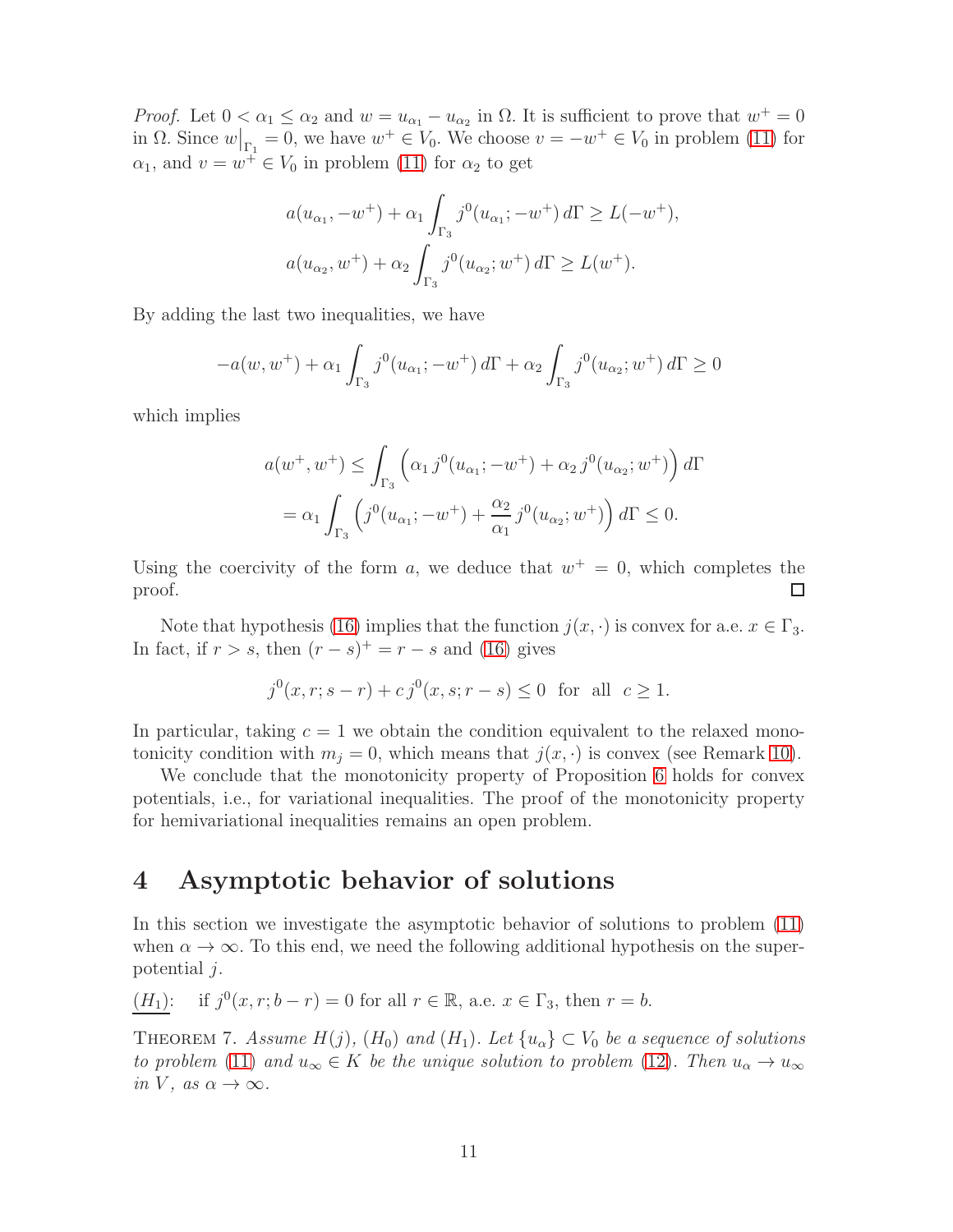*Proof.* First, we prove the estimate on the sequence  $\{u_{\alpha}\}\$ in V. We choose  $v =$  $u_{\infty} - u_{\alpha} \in V_0$  as a test function in problem [\(11\)](#page-8-1) to obtain

$$
a(u_{\alpha}, u_{\infty} - u_{\alpha}) + \alpha \int_{\Gamma_3} j^0(u_{\alpha}; u_{\infty} - u_{\alpha}) d\Gamma \ge L(u_{\infty} - u_{\alpha}).
$$

From the equality  $a(u_{\alpha}, u_{\infty} - u_{\alpha}) = -a(u_{\infty} - u_{\alpha}, u_{\infty} - u_{\alpha}) + a(u_{\infty}, u_{\infty} - u_{\alpha})$ , we get

<span id="page-11-0"></span>
$$
a(v,v) - \alpha \int_{\Gamma_3} j^0(u_\alpha; v) d\Gamma \le a(u_\infty, v) - L(v). \tag{17}
$$

We observe that  $j^0(x, u_\alpha; v) = j^0(x, u_\alpha; b - u_\alpha)$  on  $\Gamma_3$ , and by  $H(j)(d)$ , we have  $j^0(x, u_{\alpha}; v) \leq 0$  on  $\Gamma_3$ . Hence

$$
a(v, v) \le a(u_{\infty}, v) - L(v).
$$

By the boundedness and coercivity of  $a$ , we infer

$$
m_a ||v||_V^2 \le (M ||u_\infty||_V + ||L||_{V^*}) ||v||_V
$$

with  $M > 0$ , and subsequently

<span id="page-11-1"></span>
$$
||u_{\alpha}||_{V} \le ||v||_{V} + ||u_{\infty}||_{V} \le \frac{1}{m_{a}}(M||u_{\infty}||_{V} + ||L||_{V^{*}}) + ||u_{\infty}||_{V} =: C,
$$
 (18)

where  $C > 0$  is independent of  $\alpha$ . Hence, since  $a(v, v) \geq 0$ , from [\(17\)](#page-11-0), we have

$$
-\alpha \int_{\Gamma_3} j^0(u_\alpha; v) d\Gamma \le (M \|u_\infty\|_V + \|L\|_{V^*}) \|v\|_V \le \frac{1}{m_a} (M \|u_\infty\|_V + \|L\|_{V^*})^2 =: C_1,
$$

where  $C_1 > 0$  is independent of  $\alpha$ . Thus

<span id="page-11-3"></span>
$$
-\int_{\Gamma_3} j^0(u_\alpha; v) d\Gamma \le \frac{C_1}{\alpha}.\tag{19}
$$

It follows from [\(18\)](#page-11-1) that  $\{u_{\alpha}\}\$ remains in a bounded subset of V. Thus, there exists  $u^* \in V$  such that, by passing to a subsequence if necessary, we have

<span id="page-11-2"></span>
$$
u_{\alpha} \to u^* \quad \text{weakly in} \quad V, \text{ as } \alpha \to \infty. \tag{20}
$$

Next, we will show that  $u^* = u_{\infty}$ . We observe that  $u^* \in V_0$  because  $\{u_{\alpha}\}\subset V_0$ and  $V_0$  is sequentially weakly closed in V. Let  $w \in K$  and  $v = w - u_\alpha \in V_0$ . From  $(11)$ , we have

$$
L(w - u_{\alpha}) \le a(u_{\alpha}, w - u_{\alpha}) + \alpha \int_{\Gamma_3} j^0(u_{\alpha}; w - u_{\alpha}) d\Gamma.
$$

Since  $w = b$  on  $\Gamma_3$ , by  $H(j)(d)$ , we have

$$
\alpha \int_{\Gamma_3} j^0(u_\alpha; w - u_\alpha) d\Gamma = \alpha \int_{\Gamma_3} j^0(u_\alpha; b - u_\alpha) d\Gamma \le 0
$$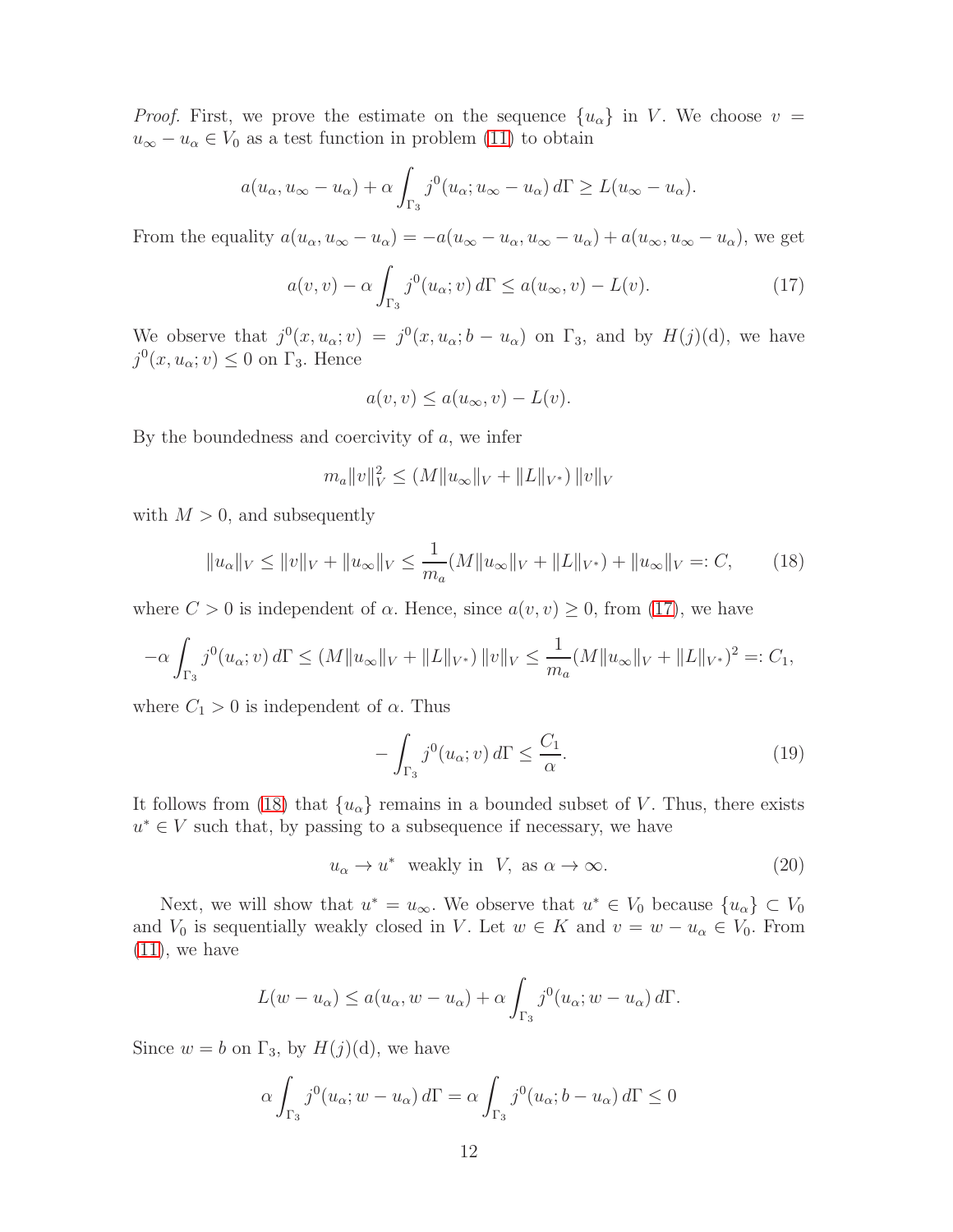which implies

<span id="page-12-0"></span>
$$
L(w - u_{\alpha}) \le a(u_{\alpha}, w - u_{\alpha}).
$$
\n(21)

Next, we use the weak lower semicontinuity of the functional  $V \ni v \mapsto a(v, v) \in \mathbb{R}$ and from [\(21\)](#page-12-0), we deduce

<span id="page-12-1"></span>
$$
u^* \in V_0 \quad \text{satisfies} \quad L(w - u^*) \le a(u^*, w - u^*) \quad \text{for all} \quad w \in K. \tag{22}
$$

Subsequently, we will show that  $u^* \in K$ . In fact, from [\(20\)](#page-11-2), by the compactness of the trace operator, we have  $u_{\alpha}|_{\Gamma_3} \to u^*|_{\Gamma_3}$  in  $L^2(\Gamma_3)$ , as  $\alpha \to \infty$ . Passing to a subsequence if necessary, we may suppose that  $u_{\alpha}(x) \to u^{*}(x)$  for a.e.  $x \in \Gamma_3$  and there exists  $h \in L^2(\Gamma_3)$  such that  $|u_\alpha(x)| \leq h(x)$  a.e.  $x \in \Gamma_3$ . Using the upper semicontinuity of the function  $\mathbb{R} \times \mathbb{R} \ni (r,s) \mapsto j^0(x,r;s) \in \mathbb{R}$  for a.e.  $x \in \Gamma_3$ , see Proposition [3\(](#page-4-1)iii), we get

$$
\limsup j^{0}(x, u_{\alpha}(x); u_{\infty}(x) - u_{\alpha}(x)) \leq j^{0}(x, u^{*}(x); u_{\infty}(x) - u^{*}(x)) \text{ a.e. } x \in \Gamma_{3}.
$$

Next, taking into account the estimate

$$
|j^{0}(x, u_{\alpha}(x); u_{\infty}(x) - u_{\alpha}(x))| \le (c_{0} + c_{1}|u_{\alpha}(x)|) |b - u_{\alpha}(x)| \le k(x) \text{ a.e. } x \in \Gamma_{3}
$$

with  $k \in L^1(\Gamma_3)$  given by  $k(x) = (c_0 + c_1h(x))(|b| + h(x))$ , by the dominated convergence theorem, see [\[8,](#page-19-8) Theorem 2.2.33], we obtain

$$
\limsup \int_{\Gamma_3} j^0(u_\alpha; u_\infty - u_\alpha) d\Gamma \le \int_{\Gamma_3} j^0(u^*; u_\infty - u^*) d\Gamma.
$$

Consequently, from  $H(j)(d)$  and [\(19\)](#page-11-3), we have

$$
0 \le -\int_{\Gamma_3} j^0(u^*; b - u^*) d\Gamma \le \liminf \left( -\int_{\Gamma_3} j^0(u_\alpha; u_\infty - u_\alpha) d\Gamma \right) \le 0
$$

which gives  $\int_{\Gamma_3} j^0(u^*; b - u^*) d\Gamma = 0$ . Again by  $H(j)(d)$ , we get  $j^0(x, u^*; b - u^*) = 0$ a.e.  $x \in \Gamma_3$ . Using  $(H_1)$ , we have  $u^*(x) = b$  for a.e.  $x \in \Gamma_3$ , which together with  $(22)$ implies

$$
u^*\in K \ \ \text{satisfies} \ \ L(w-u^*)\leq a(u^*,w-u^*) \ \ \text{for all} \ \ w\in K.
$$

Next, we prove that  $u^* = u_{\infty}$ . To this end, let  $v := w - u^* \in K_0$  with arbitrary  $w \in K$ . Hence,  $L(v) \le a(u^*, v)$  for all  $v \in K_0$ . Recalling that  $v \in K_0$  implies  $-v \in K_0$ , we obtain  $a(u^*, v) \leq L(v)$  for all  $v \in K_0$ . Hence, we conclude that

$$
u^* \in K
$$
 satisfies  $a(u^*, v) = L(v)$  for all  $v \in K_0$ ,

i.e.,  $u^* \in K$  is a solution to problem [\(12\)](#page-8-2). By the uniqueness of solution to problem [\(12\)](#page-8-2), we have  $u^* = u_{\infty}$  and hence  $u_{\alpha} \to u_{\infty}$  weakly in V, as  $\alpha \to \infty$ . From the uniqueness of solution to [\(12\)](#page-8-2), we also infer that the whole sequence  ${u_\alpha}$  converges weakly in V to  $u_{\infty}$ .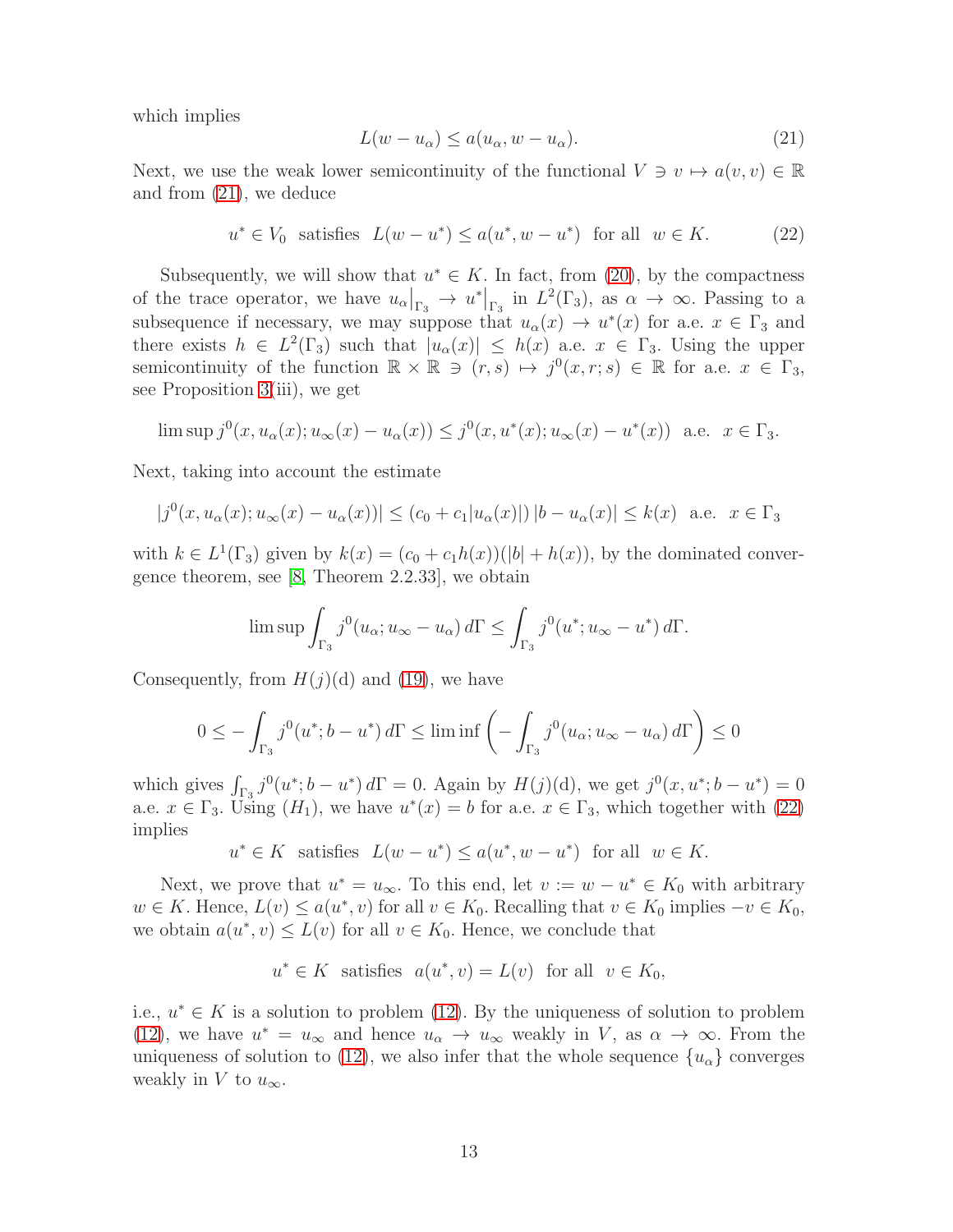Finally, we prove the strong convergence  $u_{\alpha} \to u_{\infty}$  in V, as  $\alpha \to \infty$ . Choosing  $v = u_{\infty} - u_{\alpha} \in V_0$  in problem [\(11\)](#page-8-1), we obtain

$$
a(u_{\alpha}, u_{\infty} - u_{\alpha}) + \alpha \int_{\Gamma_3} j^0(u_{\alpha}; u_{\infty} - u_{\alpha}) d\Gamma \ge L(u_{\infty} - u_{\alpha}).
$$

Hence

$$
a(u_{\infty}-u_{\alpha}, u_{\infty}-u_{\alpha}) \le a(u_{\infty}, u_{\infty}-u_{\alpha}) + L(u_{\alpha}-u_{\infty}) + \alpha \int_{\Gamma_3} j^0(u_{\alpha}; u_{\infty}-u_{\alpha}) d\Gamma.
$$

Since  $u_{\infty} = b$  on  $\Gamma_3$ , by  $H(j)(d)$  and the coercivity of the form a, we have

$$
m_a \|u_{\infty} - u_{\alpha}\|_V^2 \le a(u_{\infty}, u_{\infty} - u_{\alpha}) + L(u_{\alpha} - u_{\infty}).
$$

Employing the weak continuity of both  $a(u_{\infty}, \cdot)$  and L, we conclude that  $u_{\alpha} \to u_{\infty}$  in V, as  $\alpha \to \infty$ . This completes the proof.

### <span id="page-13-0"></span>5 Continuous dependence result

In this section we provide the result on continuous dependence of solution to problem [\(11\)](#page-8-1) on the internal energy g and the heat flux q for fixed  $\alpha > 0$ .

First, from the compactness of the embedding V into  $L^2(\Omega)$  and of the trace operator from V into  $L^2(\Gamma)$ , we obtain the following convergence result.

LEMMA 8. Let  $g_n \in L^2(\Omega)$ ,  $q_n \in L^2(\Gamma_2)$  for  $n \in \mathbb{N}$ . Define  $L_n \in V^*$ ,  $n \in \mathbb{N}$ , by

$$
L_n(v) = \int_{\Omega} g_n v \, dx - \int_{\Gamma_2} q_n v \, d\Gamma \quad \text{for} \quad v \in V.
$$

If  $g_n \to g$  weakly in  $L^2(\Omega)$ ,  $q_n \to q$  weakly in  $L^2(\Gamma_2)$ , and  $v_n \in V$ ,  $v_n \to v$  weakly in  $V$ , then

 $L_n(v_n) \to L(v)$ , as  $n \to \infty$ ,

and there exists a constant  $C > 0$  independent of n such that  $||L_n||_{V^*} \leq C$  for all  $n \in \mathbb{N}$ .

The continuous dependence result reads as follows.

THEOREM 9. Assume that  $\alpha > 0$  is fixed, L,  $L_n \in V^*$ ,  $n \in \mathbb{N}$  and  $H(j)$  holds. Let  $u_n \in V_0$ ,  $n \in \mathbb{N}$ , be a solution to problem [\(11\)](#page-8-1) corresponding to  $L_n$ , and

<span id="page-13-1"></span>
$$
\lim L_n(z_n) = L(z) \text{ for any } z_n \to z \text{ weakly in } V, \text{ as } n \to \infty. \tag{23}
$$

Then, there exists a subsequence of  $\{u_n\}$  which converges weakly in V to a solution of problem [\(11\)](#page-8-1) corresponding to L. If, in addition, the following hypotheses hold

<span id="page-13-2"></span>
$$
j^{0}(x, r; s - r) + j^{0}(x, s; r - s) \leq m_{j} |r - s|^{2} \text{ for all } r, s \in \mathbb{R}, \text{ a.e. } x \in \Gamma_{3}, \quad (24)
$$

$$
m_a > \alpha m_j \|\gamma\|^2,\tag{25}
$$

where  $m_j \geq 0$ , then problem [\(11\)](#page-8-1) has the unique solution u and  $u_n \in V_0$  corresponding to L and  $L_n$ , respectively, and the whole sequence  $\{u_n\}$  converges to u in V, as  $n \to \infty$ .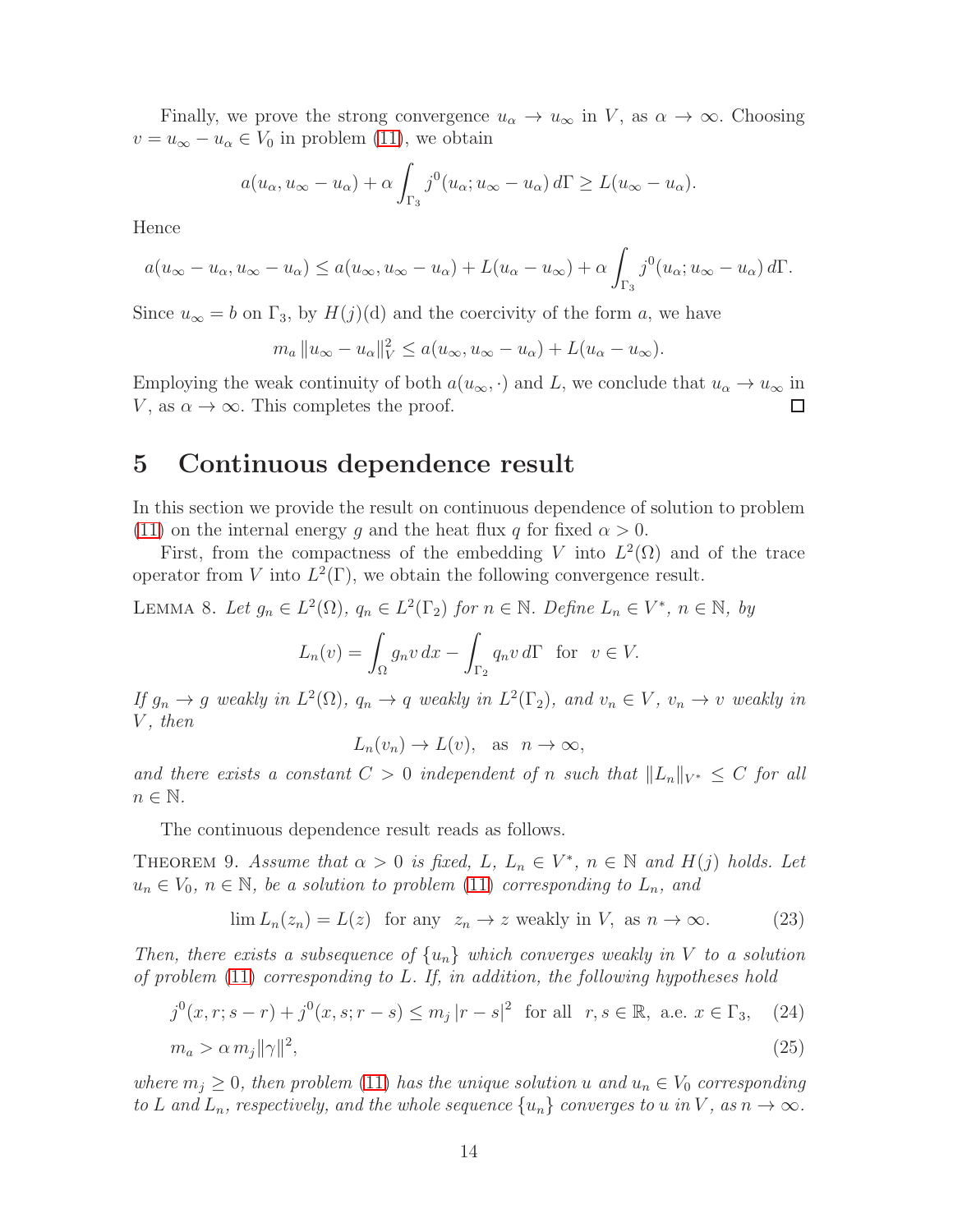*Proof.* Let  $u_n \in V_0$  be a solution to problem [\(11\)](#page-8-1) corresponding to  $L_n$ , and  $u_\infty \in K$ be the solution to problem [\(12\)](#page-8-2). We have

$$
a(u_n, u_{\infty}-u_n)+\alpha \int_{\Gamma_3} j^0(u_n; u_{\infty}-u_n) d\Gamma \ge L_n(u_{\infty}-u_n).
$$

Hence

$$
a(u_{\infty}-u_n, u_{\infty}-u_n)\leq a(u_{\infty}, u_{\infty}-u_n)+L_n(u_n-u_{\infty})+\alpha\int_{\Gamma_3}j^0(u_n; b-u_n)\,d\Gamma.
$$

From hypothesis  $H(j)(d)$ , since the form a is bounded and coercive, we get

$$
m_a \|u_{\infty} - u_n\|_V^2 \le a(u_{\infty}, u_{\infty} - u_n) + L_n(u_n - u_{\infty})
$$
  

$$
\le M \|u_{\infty}\|_V \|u_{\infty} - u_n\|_V + \|L_n\|_{V^*} \|u_{\infty} - u_n\|_V,
$$

and subsequently

$$
||u_n||_V \le ||u_\infty - u_n||_V + ||u_\infty||_V \le \frac{1}{m_a}(M||u_\infty||_V + k_1) + ||u_\infty||_V \le k_2
$$

for all  $n \in \mathbb{N}$  with  $k_1, k_2 > 0$  independent of n. Hence,  $\{u_n\}$  is uniformly bounded in V and also in  $V_0$ . From the reflexivity of  $V_0$ , there exist  $\xi \in V_0$  and a subequence of  ${u_n}$ , denoted in the same way, such that

$$
u_n \to \xi
$$
 weakly in  $V_0$ , as  $n \to \infty$ .

We will show that  $\xi \in V_0$  satisfies [\(11\)](#page-8-1). We know that  $u_n \in V_0$  and

$$
a(u_n, v) + \alpha \int_{\Gamma_3} j^0(u_n; v) d\Gamma \ge L_n(v) \text{ for all } v \in V_0.
$$

Taking the upper limit, we use the weak continuity of  $a(\cdot, v)$  and [\(23\)](#page-13-1) to get

<span id="page-14-0"></span>
$$
a(\xi, v) + \alpha \limsup \int_{\Gamma_3} j^0(u_n; v) d\Gamma \ge \lim L_n(v) = L(v) \text{ for all } v \in V_0.
$$
 (26)

By the compactness of the trace operator from V into  $L^2(\Gamma_3)$ , we have  $u_n|_{\Gamma_3} \to \xi|_{\Gamma_3}$ in  $L^2(\Gamma_3)$ , as  $n \to \infty$ , and at least for a subsequence,  $u_n(x) \to \xi(x)$  for a.e.  $x \in \Gamma_3$ and  $|u_n(x)| \leq \eta(x)$  a.e.  $x \in \Gamma_3$ , where  $\eta \in L^2(\Gamma_3)$ . Since the function  $\mathbb{R} \times \mathbb{R} \ni (r, s) \mapsto$  $j^0(x, r; s) \in \mathbb{R}$  a.e. on  $\Gamma_3$  is upper semicontinuous, see Proposition [3\(](#page-4-1)iii), we obtain

$$
\limsup j^{0}(x, u_{n}(x); v(x)) \leq j^{0}(x, \xi(x); v(x))
$$
 a.e.  $x \in \Gamma_{3}$ .

Recalling the estimate

$$
|j^{0}(x, u_{n}(x); v(x))| \le (c_{0} + c_{1}|u_{n}(x)|) |v(x)| \le k(x) \text{ a.e. } x \in \Gamma_{3}
$$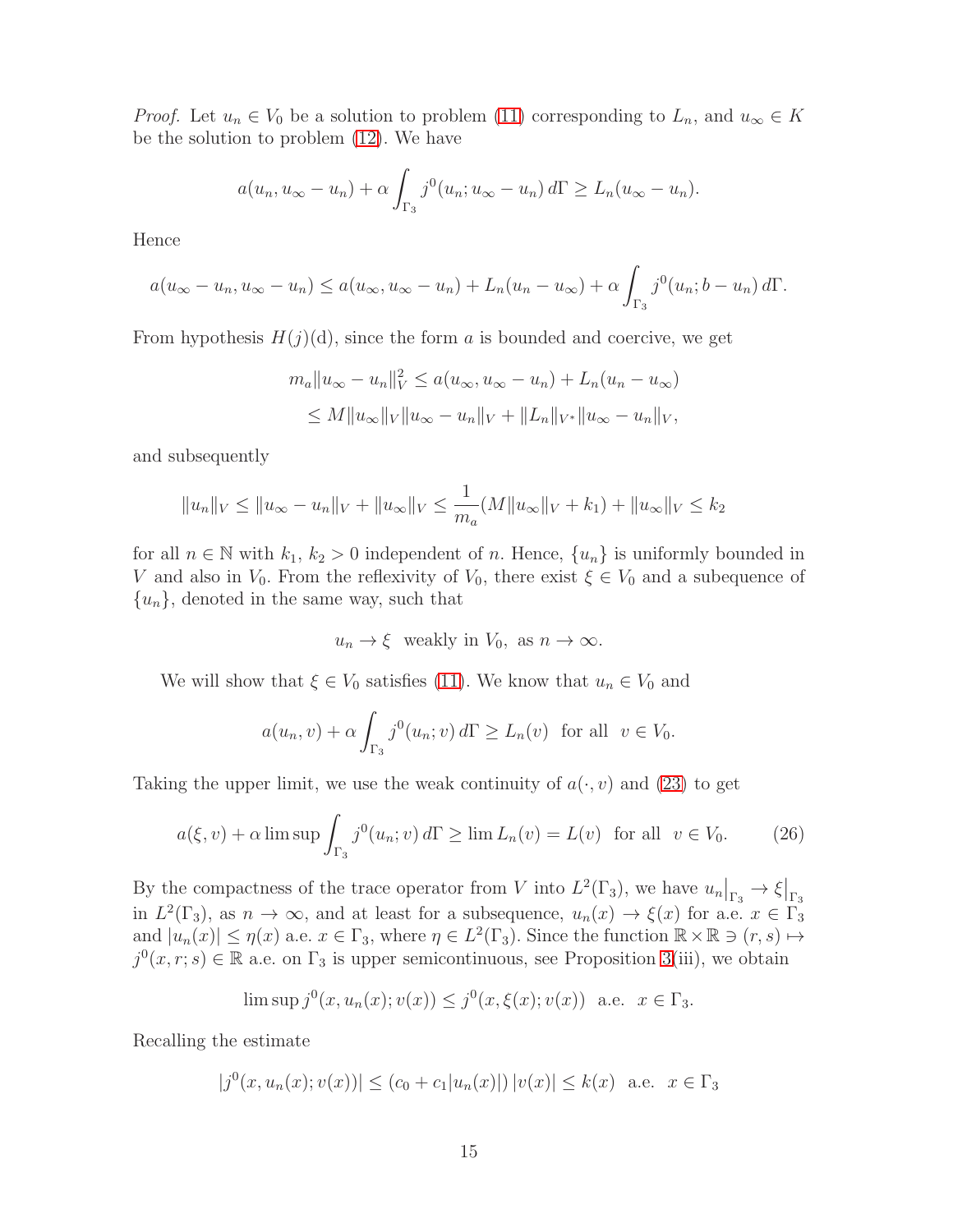where  $k \in L^1(\Gamma_3)$ ,  $k(x) = (c_0 + c_1 \eta(x)) |v(x)|$ , we apply the dominated convergence theorem, see [\[8,](#page-19-8) Theorem 2.2.33] to get

$$
\limsup \int_{\Gamma_3} j^0(u_n; v) d\Gamma \le \int_{\Gamma_3} \limsup j^0(u_n; v) d\Gamma \le \int_{\Gamma_3} j^0(\xi; v) d\Gamma.
$$

Using the latter in [\(26\)](#page-14-0) entails

<span id="page-15-0"></span>
$$
a(\xi, v) + \alpha \int_{\Gamma_3} j^0(\xi; v) d\Gamma \ge L(v) \quad \text{for all} \quad v \in V_0,
$$
 (27)

which means that  $\xi \in V_0$  is a solution to problem [\(11\)](#page-8-1), and completes the first part of the proof.

Next, in addition, we assume [\(24\)](#page-13-2) and [\(25\)](#page-13-2). The existence of solution to [\(11\)](#page-8-1) follows from the first part of the theorem. To prove uniqueness, let  $u_1, u_2 \in V_0$  solve [\(11\)](#page-8-1). Then taking as test functions  $u_2 - u_1 \in V_0$  for  $u_1$  and  $u_1 - u_2 \in V_0$  for  $u_2$ , and adding corresponding inequalities, we obtain

$$
a(u_1 - u_2, u_2 - u_1) + \alpha \int_{\Gamma_3} (j^0(u_1; u_2 - u_1) + j^0(u_2; u_1 - u_2)) d\Gamma \ge 0.
$$

From the coercivity of the form  $a$  and  $(24)$ , we have

$$
m_a \|u_1 - u_2\|_V^2 \le \alpha m_j \int_{\Gamma_3} |u_1(x) - u_2(x)|^2 d\Gamma \le \alpha m_j \|\gamma\|^2 \|u_1 - u_2\|_V^2.
$$

Hence,  $(m_a - \alpha m_j ||\gamma||^2) ||u_1 - u_2||_V^2 \leq 0$ , and by the smallness condition [\(25\)](#page-13-2), we get  $u_1 = u_2.$ 

Hence, we deduce that solutions  $u, u_n \in V_0$  to [\(11\)](#page-8-1) are unique, and by [\(27\)](#page-15-0), we immediately have  $\xi = u$ .

Finally, we will show the strong convergence of  $\{u_n\}$  to u in V. We choose suitable test functions from  $V_0$  in [\(11\)](#page-8-1) and [\(27\)](#page-15-0) to obtain

$$
a(u_n, u - u_n) + \alpha \int_{\Gamma_3} j^0(u_n; u - u_n) d\Gamma \ge L_n(u - u_n)
$$
  

$$
a(u, u_n - u) + \alpha \int_{\Gamma_3} j^0(u; u_n - u) d\Gamma \ge L(u_n - u).
$$

Adding the two inequalities, we have

$$
a(u_n - u, u - u_n) + \alpha \int_{\Gamma_3} (j^0(u_n; u - u_n) + j^0(u; u_n - u)) d\Gamma \ge L_n(u - u_n) + L(u_n - u).
$$

Using the coercivity of the form  $a$  and  $(24)$ , we get

$$
m_a \|u_n - u\|_V^2 \le \alpha m_j \|\gamma\|^2 \|u_n - u\|_V^2 + L_n(u_n - u) + L(u - u_n)
$$

which entails

$$
(m_a - \alpha m_j ||\gamma||^2) ||u_n - u||_V^2 \le L_n(u_n - u) + L(u - u_n).
$$

From hypotheses [\(23\)](#page-13-1) and [\(25\)](#page-13-2), we deduce that  $||u_n - u||_V \to 0$ , as  $n \to \infty$ . Since  $u \in V_0$  is unique, we infer that the whole sequence  $\{u_n\}$  converges weakly in V to u. This proof is complete.  $\Box$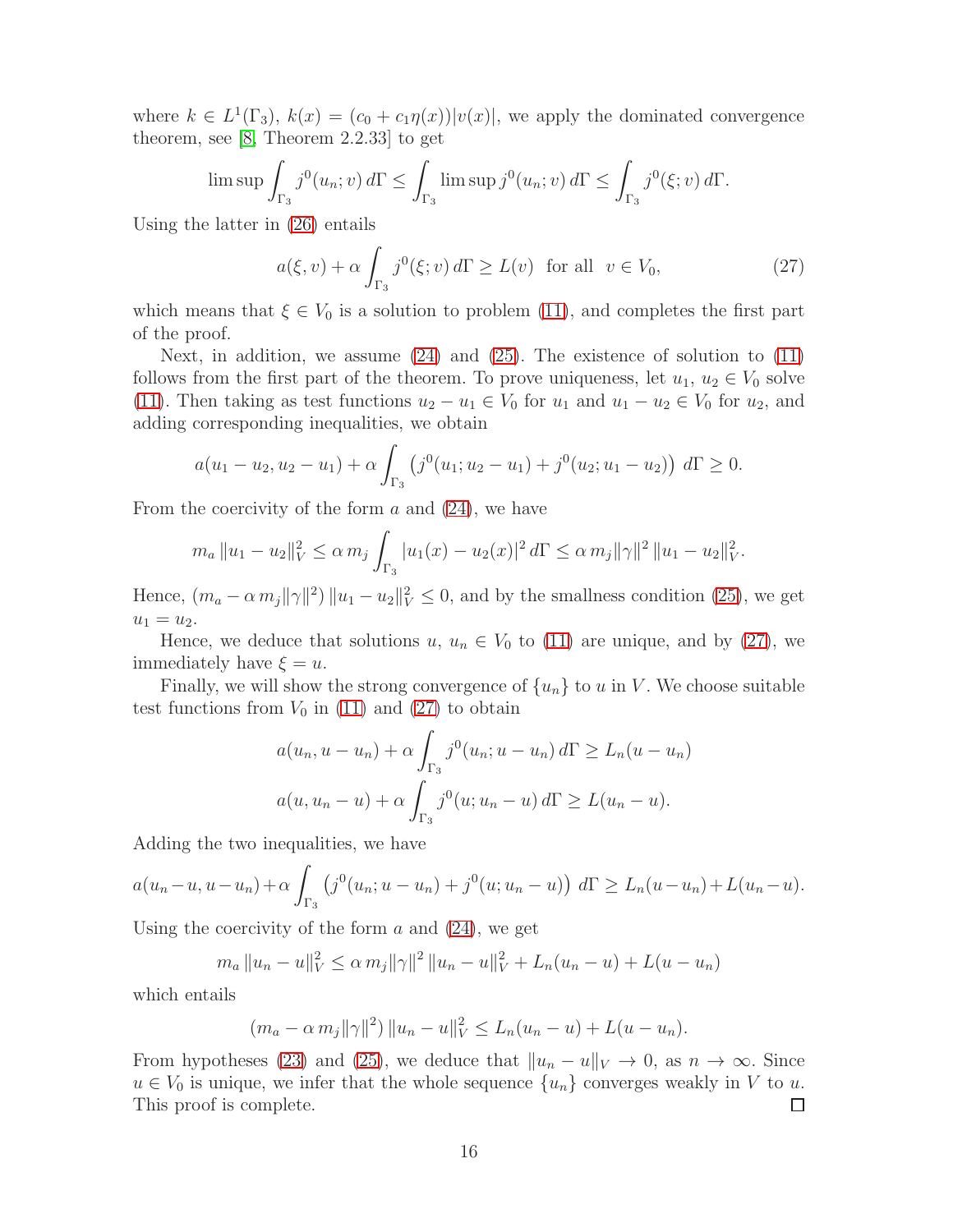<span id="page-16-1"></span>REMARK 10. It is known that for a locally Lipschitz function  $j: \mathbb{R} \to \mathbb{R}$ , the condition [\(24\)](#page-13-2) is equivalent to the so-called relaxed monotonicity condition of the subdifferential

<span id="page-16-3"></span>
$$
(\eta_1 - \eta_2)(r_1 - r_2) \ge -m_j |r_1 - r_2|^2 \tag{28}
$$

for all  $r_i \in \mathbb{R}, \eta_i \in \partial j(r_i), i = 1, 2$ . The latter was extensively used in the literature, see [\[18\]](#page-20-10) and the references therein. Condition [\(24\)](#page-13-2) can be verified by proving that the function

$$
\mathbb{R} \ni r \mapsto j(r) + \frac{m_j}{2}|r|^2 \in \mathbb{R}
$$

is nondecreasing. An example of a nonconvex function which satisfies the condition [\(24\)](#page-13-2) is given in Example [11.](#page-16-2) Note that if  $j : \mathbb{R} \to \mathbb{R}$  is convex, then [\(24\)](#page-13-2) and [\(28\)](#page-16-3) hold with  $m_j = 0$ . In fact, by convexity,

$$
j^0(r; s - r) \le j(s) - j(r)
$$
 and  $j^0(s; r - s) \le j(r) - j(s)$ 

for all  $r, s \in \mathbb{R}$  which imply  $j^0(r; s - r) + j^0(s; r - s) \leq 0$ . Therefore, for a convex function  $j: \mathbb{R} \to \mathbb{R}$ , condition [\(24\)](#page-13-2) or, equivalently, [\(28\)](#page-16-3) reduces to monotonicity of the (convex) subdifferential, i.e.,  $m_i = 0$ .

#### <span id="page-16-0"></span>6 Examples

The following examples provide nonconvex and convex functions which satisfies the hypotheses  $H(j)$ ,  $(H_1)$  and  $(24)$ .

<span id="page-16-2"></span>EXAMPLE 11. Let  $j: \mathbb{R} \to \mathbb{R}$  be the function defined by

$$
j(r) = \begin{cases} (r-b)^2 & \text{if } r < b, \\ 1 - e^{-(r-b)} & \text{if } r \ge b \end{cases}
$$

for  $r \in \mathbb{R}$  with a constant  $b \in \mathbb{R}$ . This function is nonconvex, locally Lipschitz and its subdifferential is given by

$$
\partial j(r) = \begin{cases} 2(r-b) & \text{if } r < b, \\ [0,1] & \text{if } r = b, \\ e^{-(r-b)} & \text{if } r > b \end{cases}
$$

for all  $r \in \mathbb{R}$ . Hence, we have  $|\partial j(r)| \leq 1 + 2|b| + 2|r|$  for all  $r \in \mathbb{R}$ . Moreover, using Proposition [3\(](#page-4-1)ii), one has

$$
j^{0}(r;b-r) = \max\{\zeta(b-r) \mid \zeta \in \partial j(r)\} = \begin{cases} -2(b-r)^{2} & \text{if } r < b, \\ 0 & \text{if } r = b, \\ e^{-(r-b)}(b-r) & \text{if } r > b \end{cases}
$$

for all  $r \in \mathbb{R}$ . Thus  $H(j)$  is satisfied. By the above formula, we also infer that  $(H_1)$ is satisfied. Further, we show that condition [\(24\)](#page-13-2) holds with  $m_j = 1$ . The condition [\(24\)](#page-13-2) is equivalent to the relaxed monotonicity of the subdifferential

$$
(\partial j(r) - \partial j(s))(r - s) \ge -|r - s|^2 \text{ for all } r, s \in \mathbb{R}.
$$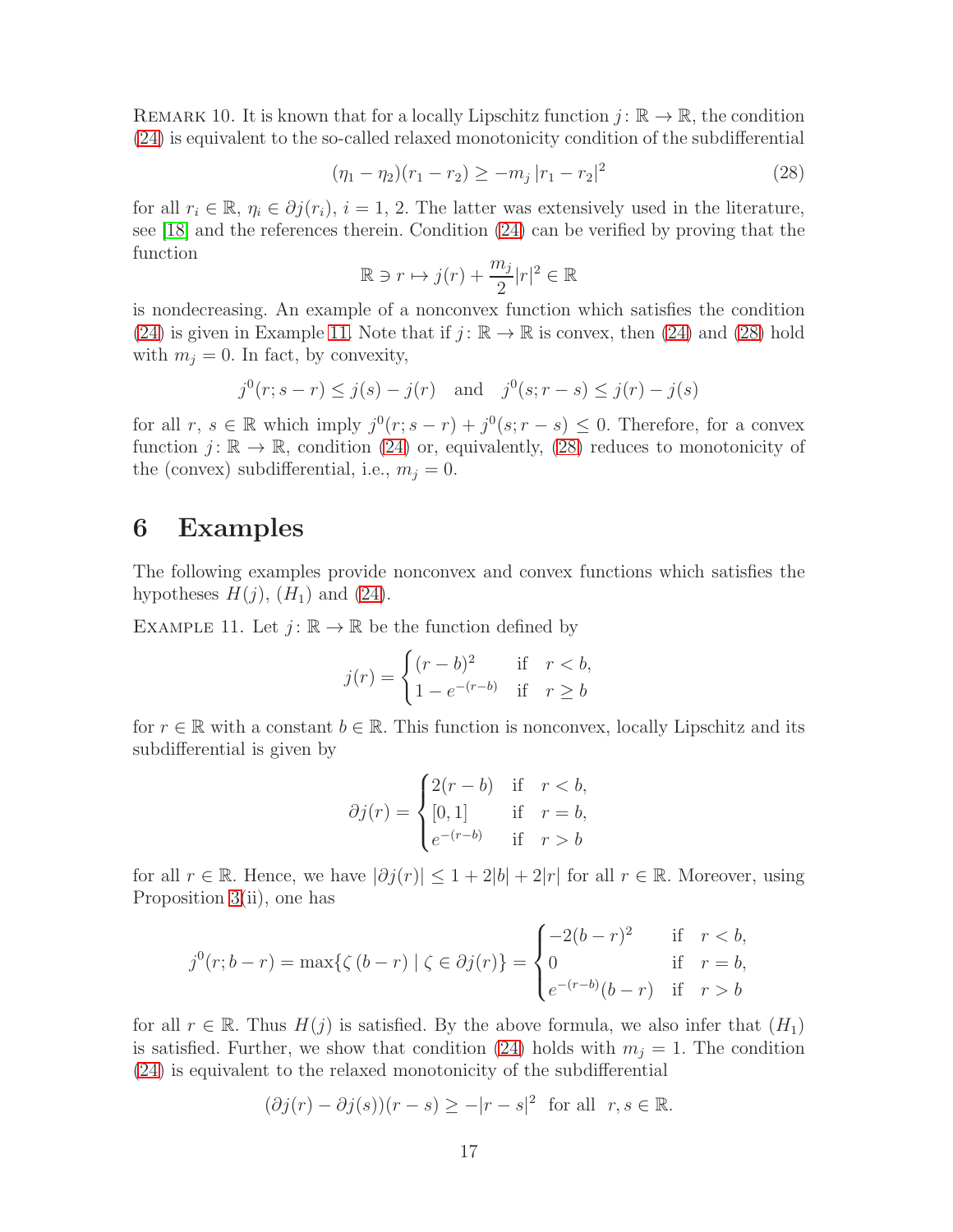The latter means that

$$
\left(\partial \left(j(r) + \frac{1}{2}r^2\right) - \partial \left((j(s) + \frac{1}{2}s^2\right)\right)(r-s) \ge 0 \text{ for all } r, s \in \mathbb{R},\
$$

i.e., the subdifferential  $\partial \psi$  of the function  $\psi \colon \mathbb{R} \to \mathbb{R}$  defined by  $\psi(r) = j(r) + \frac{1}{2}r^2$  is monotone. Now, the monotonicity of  $\partial \psi$  can be verified using the formula

$$
\partial \psi(r) = \begin{cases} 3r - 2b & \text{if } r < b, \\ [b, b+1] & \text{if } r = b, \\ e^{-(r-b)} + r & \text{if } r > b \end{cases}
$$

for all  $r \in \mathbb{R}$ . We conclude that  $H(j)$ ,  $(H_1)$  and  $(24)$  are satisfied.

EXAMPLE 12. (see [\[15,](#page-20-4) Example 3]) Let the function  $j : \mathbb{R} \to \mathbb{R}$  be given by

$$
j(r) = \min\{j_1(r), j_2(r)\}\
$$

for  $r \in \mathbb{R}$ , where  $j_i: \mathbb{R} \to \mathbb{R}$  are convex, quadratic and such that  $j'_i$  $i'_i(b) = 0, i = 1, 2.$ It is known, see [\[6,](#page-19-6) Theorem 2.5.1], that

$$
\partial j(r) \subset \text{conv}\{j'_1(r), j'_2(r)\} \ \text{ for all } \ r \in \mathbb{R},
$$

so, the subgradient of j has at most a linear growth. Using the monotonicity of the subgradient of convex function, we get

$$
0 \le (j_i'(b) - j_i'(r)) (b - r) = -j_i'(r)(b - r)
$$
 for all  $r \in \mathbb{R}$ ,  $i = 1, 2$ ,

and, by Proposition [3\(](#page-4-1)iii), we have

$$
j^{0}(r; b - r) = \max\{\zeta(b - r) | \zeta \in \partial j(r)\}
$$
  
= 
$$
\max\{(\lambda j'_{1}(r) + (1 - \lambda)j'_{2}(r))(b - r) | \lambda \in [0, 1]\} \leq 0.
$$

Hence, we deduce that condition  $H(j)$  is satisfied. Similarly, if  $j^0(r; b - r) = 0$  for all  $r \in \mathbb{R}$ , then  $\lambda j'_1(r)(b-r) = 0$  and  $(1 - \lambda)j'_2$  $\chi'_2(r)(b-r) = 0$  for all  $r \in \mathbb{R}$  with  $\lambda \in [0,1],$ which is possible when  $r = b$ . So, j satisfies also  $(H_1)$ . Further, it is easy to observe that in the case when the graphs of functions  $j_1$  and  $j_2$  have two common points, then the function  $i$  is nonconvex.

EXAMPLE 13. Let  $j: \mathbb{R} \to \mathbb{R}$  be the function defined by

$$
j(r) = \frac{1}{2}(r - b)^2
$$

for  $r \in \mathbb{R}$  with  $b \in \mathbb{R}$ . Then

$$
j^0(r;s) = (r - b)s \text{ and } \partial j(r) = r - b
$$

for  $r, s \in \mathbb{R}$ . Moreover, we have  $j^0(r; b - r) = (r - b)(b - r) = -(b - r)^2 \leq 0$  for all  $r \in \mathbb{R}$ . Also, for all  $r \in \mathbb{R}$ , if  $j^0(r; b - r) = 0$ , then  $(r - b)(b - r) = -(b - r)^2 = 0$ , which implies  $r = b$ . Hence we deduce that j satisfies properties  $H(j)$  and  $(H_1)$ . By Remark [10,](#page-16-1) it is clear that j satisfies [\(24\)](#page-13-2) with  $m_i = 0$ .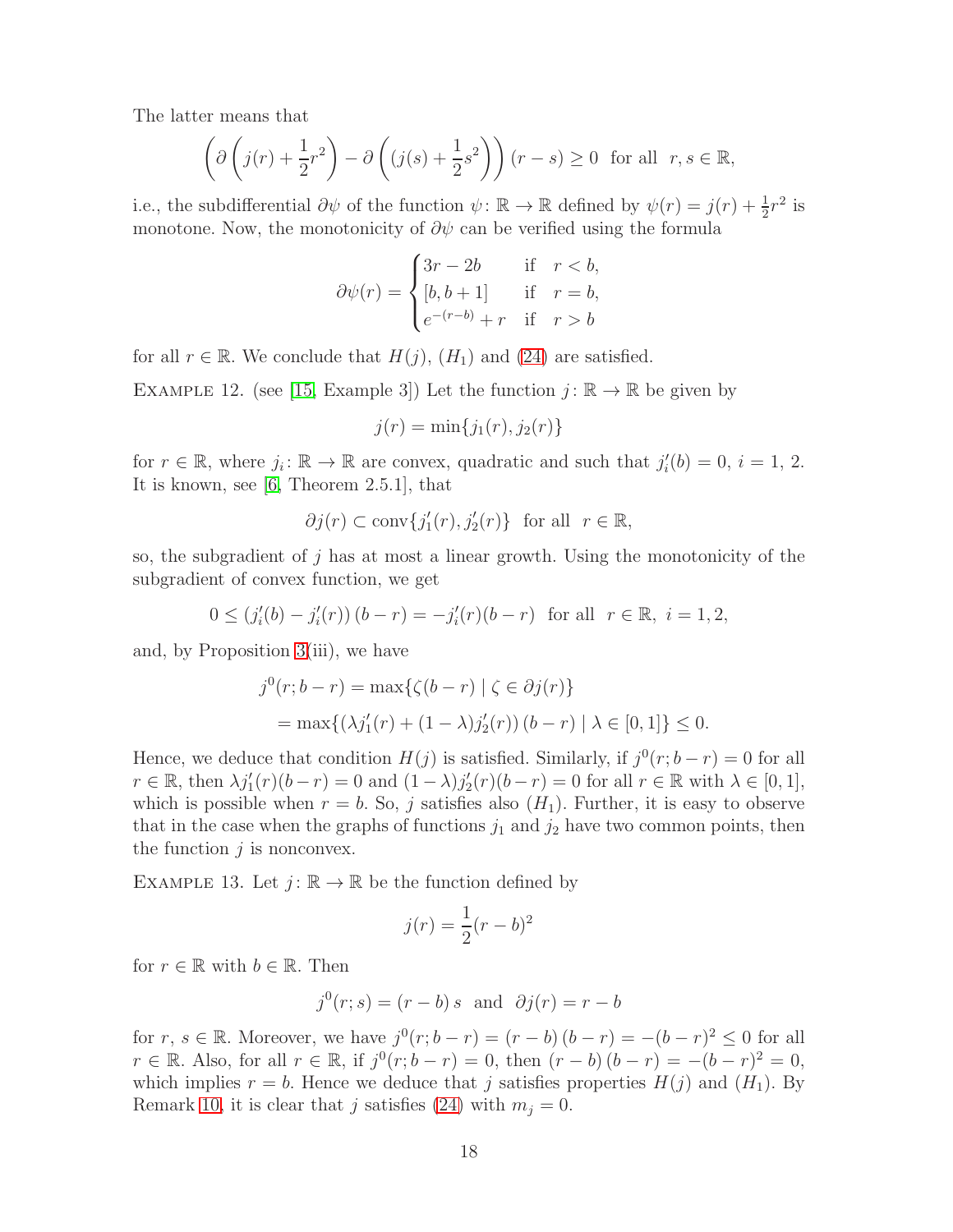EXAMPLE 14. Let  $m_1, m_2, r_0 \in \mathbb{R}$  be constants such that  $m_1 \leq -r_0 < 0$  and  $m_2 \ge r_0 > 0$ . Consider the function  $j : \mathbb{R} \to \mathbb{R}$  defined by

$$
j(r) = \begin{cases} \frac{r_0^2}{2} + m_1[r - (b - r_0)] & \text{if } r < b - r_0, \\ \frac{1}{2}(r - b)^2 & \text{if } b - r_0 \le r \le b + r_0, \\ \frac{r_0^2}{2} + m_2[r - (b + r_0)] & \text{if } r > b + r_0 \end{cases}
$$

for  $r \in \mathbb{R}, b \in \mathbb{R}$ . The function j is convex, its subdifferential is given by

$$
\partial j(r) = \begin{cases} m_1 & \text{if } r < b - r_0, \\ [m_1, -r_0] & \text{if } r = b - r_0, \\ r - b & \text{if } b - r_0 < r < b + r_0, \\ [r_0, m_2] & \text{if } r = b + r_0, \\ m_2 & \text{if } r > b + r_0 \end{cases}
$$

for all  $r \in \mathbb{R}$ , and its generalized directional derivative has the form

$$
j^{0}(r;b-r) = \begin{cases} m_{1}(b-r) < 0 \quad \text{if} \quad r < b-r_{0}, \\ m_{1}r_{0} < 0 \quad \text{if} \quad r = b-r_{0}, \\ -(b-r)^{2} < 0 \quad \text{if} \quad b-r_{0} < r < b+r_{0}, \\ r_{0}(b-r) < 0 \quad \text{if} \quad r = b+r_{0}, \\ m_{2}(b-r) < 0 \quad \text{if} \quad r > b+r_{0} \end{cases}
$$

for all  $r, s \in \mathbb{R}$ . Hence, we obtain that  $j^0(r; b - r) \leq 0$  for all  $r \in \mathbb{R}$ . Similarly, if  $j^0(r, b - r) = 0$  for all  $r \in \mathbb{R}$ , then  $r = b$ . We conclude that j satisfies  $H(j)$  and  $(H_1)$ . Moreover, the function j, being convex, satisfies [\(24\)](#page-13-2) with  $m_j = 0$ , see Remark [10.](#page-16-1)

EXAMPLE 15. We define  $j: \mathbb{R} \to \mathbb{R}$  by

$$
j(r) = |r - b| = \begin{cases} -r + b & \text{if } r \le b, \\ r - b & \text{if } r > b \end{cases}
$$

for  $r \in \mathbb{R}$  with a constant  $b \in \mathbb{R}$ . Then, we have

$$
\partial j(r) = \begin{cases}\n-1 & \text{if } r < b, \\
[-1, 1] & \text{if } r = b, \\
1 & \text{if } r > b\n\end{cases}
$$

for all  $r \in \mathbb{R}$ , and

$$
j^{0}(r;b-r) = \begin{cases} b-r & \text{if } r > b, \\ 0 & \text{if } r = b, \\ r-b & \text{if } r < b \end{cases}
$$

for all  $r \in \mathbb{R}$ . Thus,  $j^0(r; b-r) \leq 0$  for all  $r \in \mathbb{R}$ . Also, we observe that if  $j^0(r; b-r) = 0$ for all  $r \in \mathbb{R}$ , then  $r = b$ . In consequence, the properties  $H(j)$  and  $(H_1)$  are verified. Further, since j is convex, it satisfies [\(24\)](#page-13-2) with  $m_j = 0$ , see Remark [10.](#page-16-1)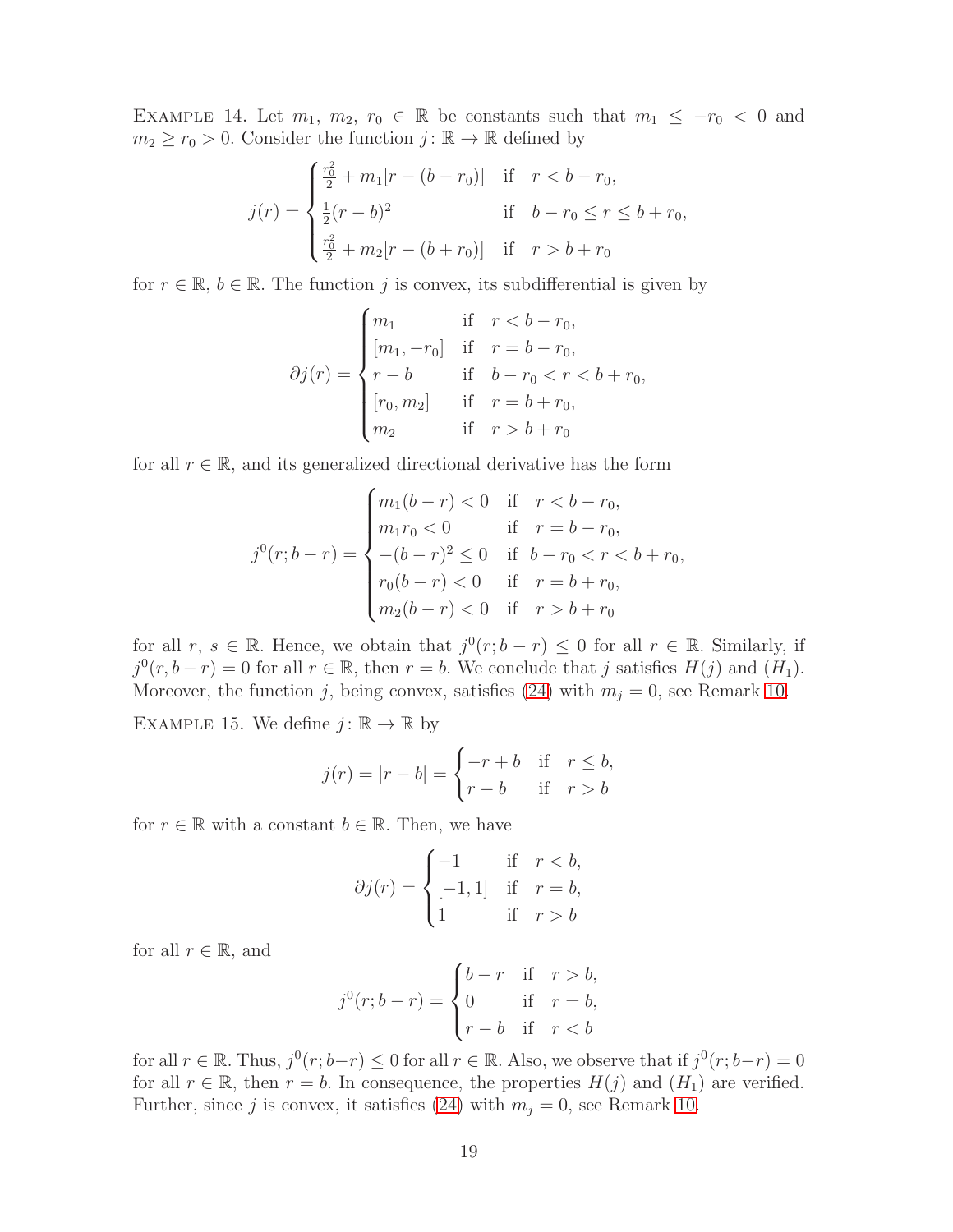## 7 Conclusions

We have studied the nonlinear elliptic problem with mixed boundary conditions involving a nonmonotone multivalued subdifferential boundary condition on a part of the boundary. Based on the notion of the Clarke generalized gradient, the variational form of the problem leads to an elliptic boundary hemivariational inequality. We have provided results on existence, comparison of solutions and continuous dependence on the data. Sufficient conditions have been found which guarantee the asymptotic behavior of solution, when the heat transfer coefficient tends to infinity, to a problem with the Dirichlet boundary condition. Under our hypotheses, the proof of the monotonicity property of Theorem [1\(](#page-2-0)iv) for the elliptic hemivariational inequality [\(7\)](#page-3-0) remains an interesting open problem. We have also given some examples of locally Lipschitz (nondifferentiable and nonconvex) functions to which our results can be applied.

## <span id="page-19-1"></span>References

- <span id="page-19-2"></span>[1] Azzam A. - Kreyszig E., On solutions of elliptic equations satisfying mixed boundary conditions, SIAM J. Math. Anal. 13 (1982), 254-262.
- [2] Bacuta C. Bramble J.H. Pasciak J.E., Using finite element tools in proving shift theorems for elliptic boundary value problems, Numer. Linear Algebra Appl., 10 (2003), 33-64.
- <span id="page-19-3"></span>[3] Barbu V., Boundary control problems with non linear state equation, SIAM J. Control Optim., 20 (1982), 125-143.
- <span id="page-19-5"></span>[4] Boukrouche M. - Tarzia D.A., On existence, uniqueness, and convergence of optimal control problems governed by parabolic variational inequalities, in: D. Hömberg, F. Tröltzsch (eds.), IFIP Advances in Information and Communication Technology 391, Springer-Verlag, Berlin, Heidelberg, 76-84, 2013.
- <span id="page-19-0"></span>[5] Carl S. - Le V.K. - Motreanu D., Nonsmooth Variational Problems and Their Inequalities, Springer, New York (2007)
- <span id="page-19-6"></span>[6] Clarke F.H., Optimization and Nonsmooth Analysis, Wiley, Interscience, New York (1983).
- <span id="page-19-7"></span>[7] Denkowski Z. - Migorski S. - Papageorgiou N.S., An Introduction to Nonlinear Analysis: Theory, Kluwer Academic/Plenum, Boston (2003).
- <span id="page-19-8"></span>[8] Denkowski Z. - Migorski S. - Papageorgiou N.S., An Introduction to Nonlinear Analysis: Applications, Kluwer Academic/Plenum, Boston (2003).
- <span id="page-19-4"></span>[9] DUVAUT G. - LIONS J.L., Les Inéquations en Mécanique et en Physique, Dunod, Paris (1972).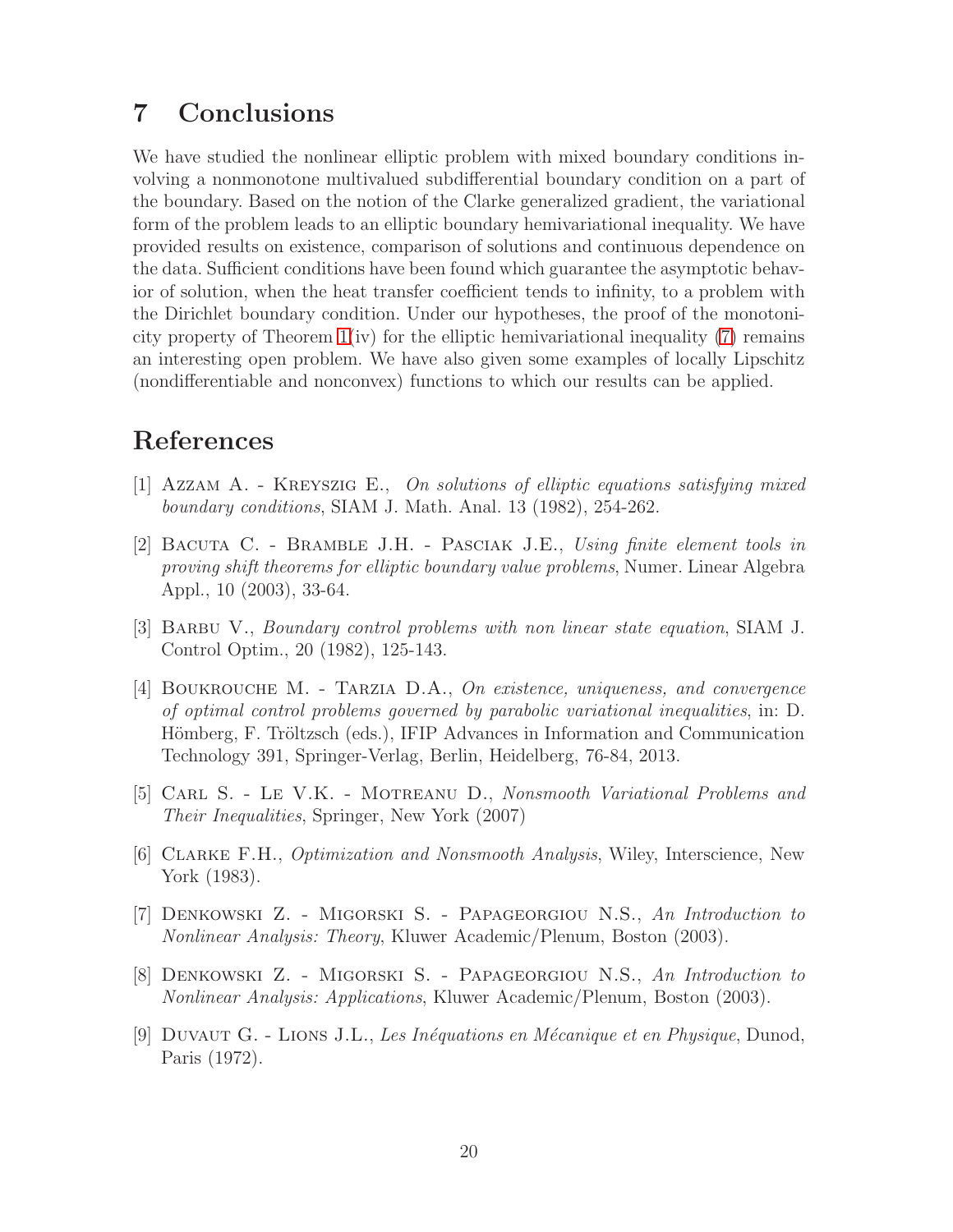- <span id="page-20-3"></span>[10] Garguichevich G.G. - Tarzia D.A., The steady-state two-fase Stefan problem with an internal energy and some related problems, Atti Sem. Mat. Fis. Univ. Modena, 39 (1991), 615-634.
- <span id="page-20-11"></span>[11] Gasinski L. - Liu Z. - Migorski S. - Ochal A. - Peng Z., Hemivariational inequality approach to evolutionary constrained problems on star-shaped sets, J. Optim. Theory Appl., 164 (2015), 514-533.
- <span id="page-20-7"></span><span id="page-20-0"></span>[12] Grisvard P., Elliptic Problems in Nonsmooth Domains, Pitman, London, (1985).
- [13] KAWOHL B., On nonlinear parabolic equations with abruptly changing nonlinear boundary conditions, Nonlinear Analysis: Theory, Methods Appl., 5 (1981), 1141- 1153.
- <span id="page-20-1"></span>[14] LANZANI L. - CAPAGNA L. -BROWN R.M., The mixed problem in  $L^p$  for some two-dimensional Lipschitz domain, Math. Ann., 342 (2008), 91-124.
- <span id="page-20-13"></span><span id="page-20-4"></span>[15] Migorski S. - Ochal A., Boundary hemivariational inequality of parabolic type, Nonlinear Analysis, 57 (2004), 579-596.
- <span id="page-20-14"></span>[16] Migorski S. - Ochal A., A unified approach to dynamic contact problems in viscoelasticity, J. Elasticity, 83 (2006), 247-275.
- <span id="page-20-10"></span>[17] MIGORSKI S. - OCHAL A. - SOFONEA M., A class of variational-hemivariational inequalities in reflexive Banach spaces, J. Elasticity, 127 (2017), 151-178.
- [18] Migorski S. Ochal A. Sofonea M., Nonlinear Inclusions and Hemivariational Inequalities. Models and Analysis of Contact Problems, Springer, New York (2013).
- <span id="page-20-6"></span><span id="page-20-5"></span>[19] NANIEWICZ Z. - PANAGIOTOPOULOS P.D., Mathematical Theory of Hemivariational Inequalities and Applications, Marcel Dekker, Inc., New York, (1995).
- <span id="page-20-8"></span>[20] Panagiotopoulos P.D., Nonconvex problems of semipermeable media and related topics, Z. Angew. Math. Mech., 65 (1985), 29-36.
- [21] PANAGIOTOPOULOS P.D., Inequality Problems in Mechanics and Applications, Birkhäuser, Boston (1985).
- <span id="page-20-9"></span>[22] Panagiotopoulos P.D., Hemivariational Inequalities, Applications in Mechanics and Engineering, Springer, Berlin (1993).
- <span id="page-20-2"></span>[23] RODRIGUES J.F., *Obstacle Problems in Mathematical Physics*, North-Holland, Amsterdam (1987).
- <span id="page-20-12"></span>[24] SHILLOR M. - SOFONEA M. - TELEGA J.J., Models and Analysis of Quasistatic Contact, Springer, Berlin (2004).